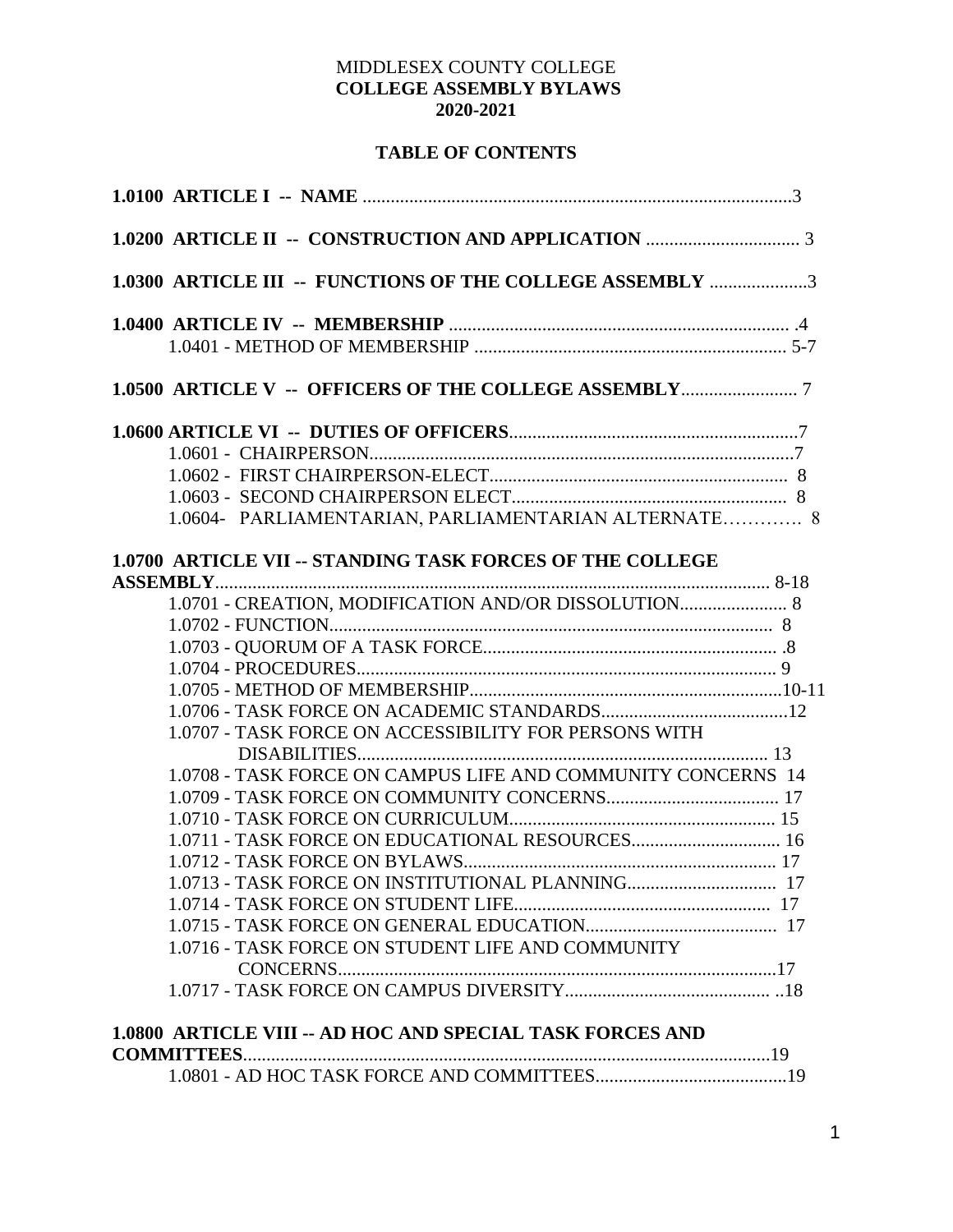| 1.0900 ARTICLE IX -- COLLEGE ASSEMBLY MEETINGS 19-21               |  |
|--------------------------------------------------------------------|--|
|                                                                    |  |
| 1.0902 - NOTICE OF TIME AND PLACE OF REGULAR MEETINGS 19           |  |
|                                                                    |  |
|                                                                    |  |
|                                                                    |  |
|                                                                    |  |
|                                                                    |  |
| <b>1.100 ARTICLE X -- RULES GOVERNING COLLEGE ASSEMBLY</b>         |  |
|                                                                    |  |
|                                                                    |  |
|                                                                    |  |
|                                                                    |  |
|                                                                    |  |
|                                                                    |  |
| 1.1103 - JOB TITLE DIVISION AND DEPARTMENT NAME CHANGES21          |  |
| <b>APPENDIX A - VOTING PROCEDURES FOR REPRESENTATIVES FROM THE</b> |  |
| ENROLLMENT AND STUDENT SERVICES DIVISION TO THE COLLEGE            |  |
|                                                                    |  |
| <b>APPENDIX B - VOTING PROCEDURES FOR FACULTY REPRESENTATIVES</b>  |  |
|                                                                    |  |
| <b>APPENDIX C - VOTING PROCEDURES FOR FACULTY REPRESENTATIVES</b>  |  |
|                                                                    |  |
| <b>APPENDIX D - VOTING PROCEDURES FOR REPRESENTATIVES FROM</b>     |  |
| ENROLLMENT AND STUDENT SERVICES DIVISION TO COLLEGE ASSEMBLY       |  |
|                                                                    |  |
|                                                                    |  |
|                                                                    |  |
|                                                                    |  |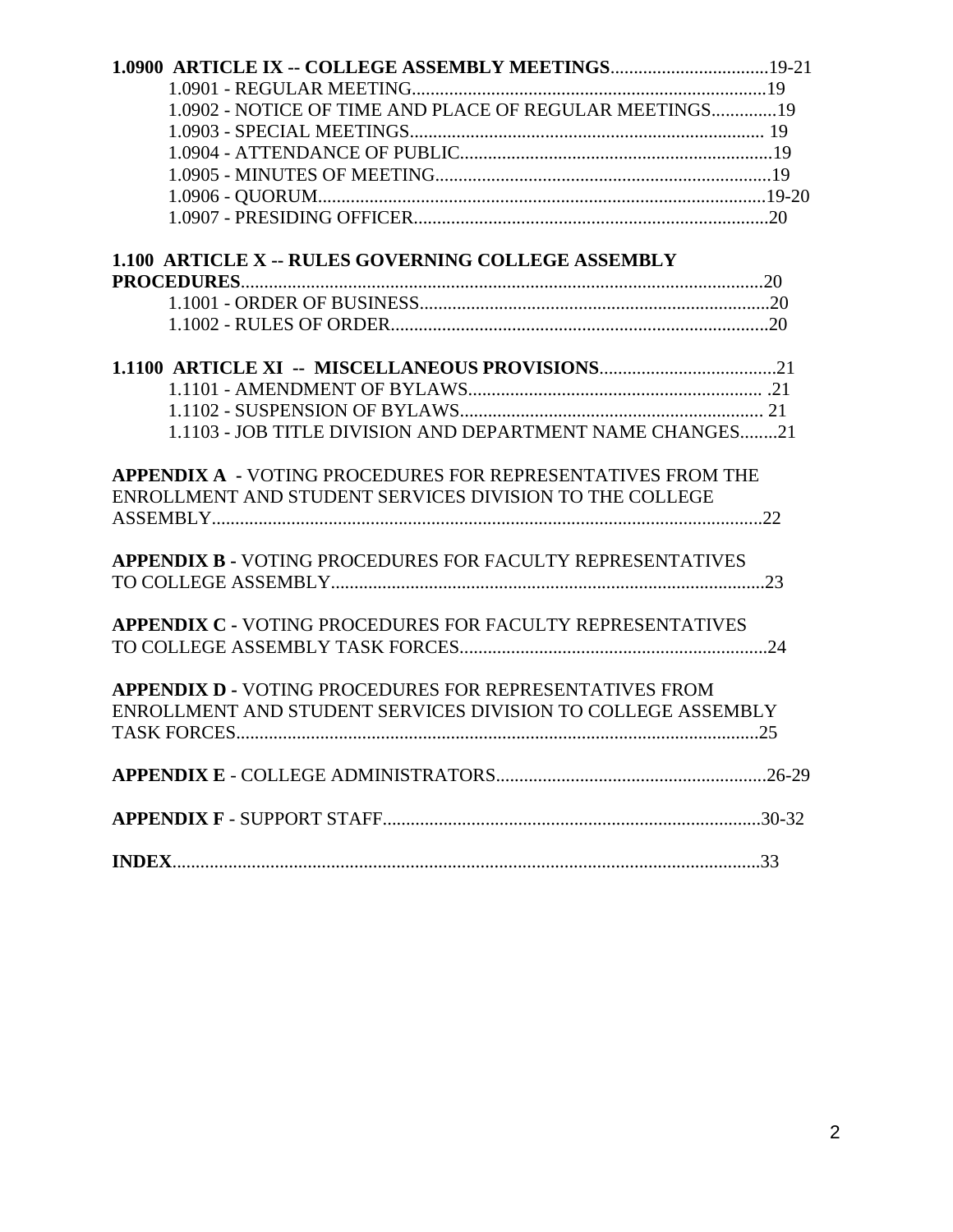#### **MIDDLESEX COUNTY COLLEGE**

#### **COLLEGE ASSEMBLY BYLAWS**

## **1.0100 ARTICLE I -- NAME<sup>1</sup>**

The official name of the student-faculty-administration-support staff recommending body to the President of the College is the **COLLEGE ASSEMBLY OF MIDDLESEX COUNTY COLLEGE.**

### **1.0200 ARTICLE II -- CONSTRUCTION AND APPLICATION<sup>2</sup>**

These Bylaws are a general statement of the structure and responsibilities of the College Assembly. Notwithstanding anything contained in these Bylaws, the College Assembly retains, consistent with the principle of proportional representation by the students, faculty, support staff, and administration, the prerogative to modify these Bylaws in whole or in part, and to otherwise establish policies for conducting its responsibilities vis-a-vis the affairs of the College.

### **1.0300 ARTICLE III -- FUNCTIONS OF THE COLLEGE ASSEMBLY<sup>3</sup>**

The College Assembly is responsible for making recommendations affecting academic, student, and other college affairs to the President of Middlesex County College. Subject to the legal and ethical responsibilities of the Board of Trustees and the President of the College, the College Assembly will make recommendations concerning the operations and management of the College, leaving the details of administration to the President of the College and the administrative staff.

#### **1.0400 ARTICLE IV -- MEMBERSHIP<sup>4</sup>**

The membership of the College Assembly shall consist of:

| 5 - Deans                                                                 |                             |
|---------------------------------------------------------------------------|-----------------------------|
| 9 Assistant Deans/Chairpersons/Associate Chairpersons/Directors/Assistant |                             |
| Directors/Associate Directors/Administrators <sup>5</sup> as follows:     |                             |
| - Arts and Sciences                                                       | $\mathcal{D}_{\cdot}$       |
| - Professional Studies                                                    | $\mathcal{D}_{\mathcal{L}}$ |
| - Enrollment Management                                                   |                             |
| - Student Affairs                                                         |                             |
| - Corporate & Community Education                                         |                             |
|                                                                           |                             |

<sup>1</sup> rev. 12/2/97

<sup>2</sup> rev. 12/2/97

<sup>3</sup> rev. 2/1/07

<sup>4</sup> rev. 5/1/14

<sup>5</sup> rev. 2/20/20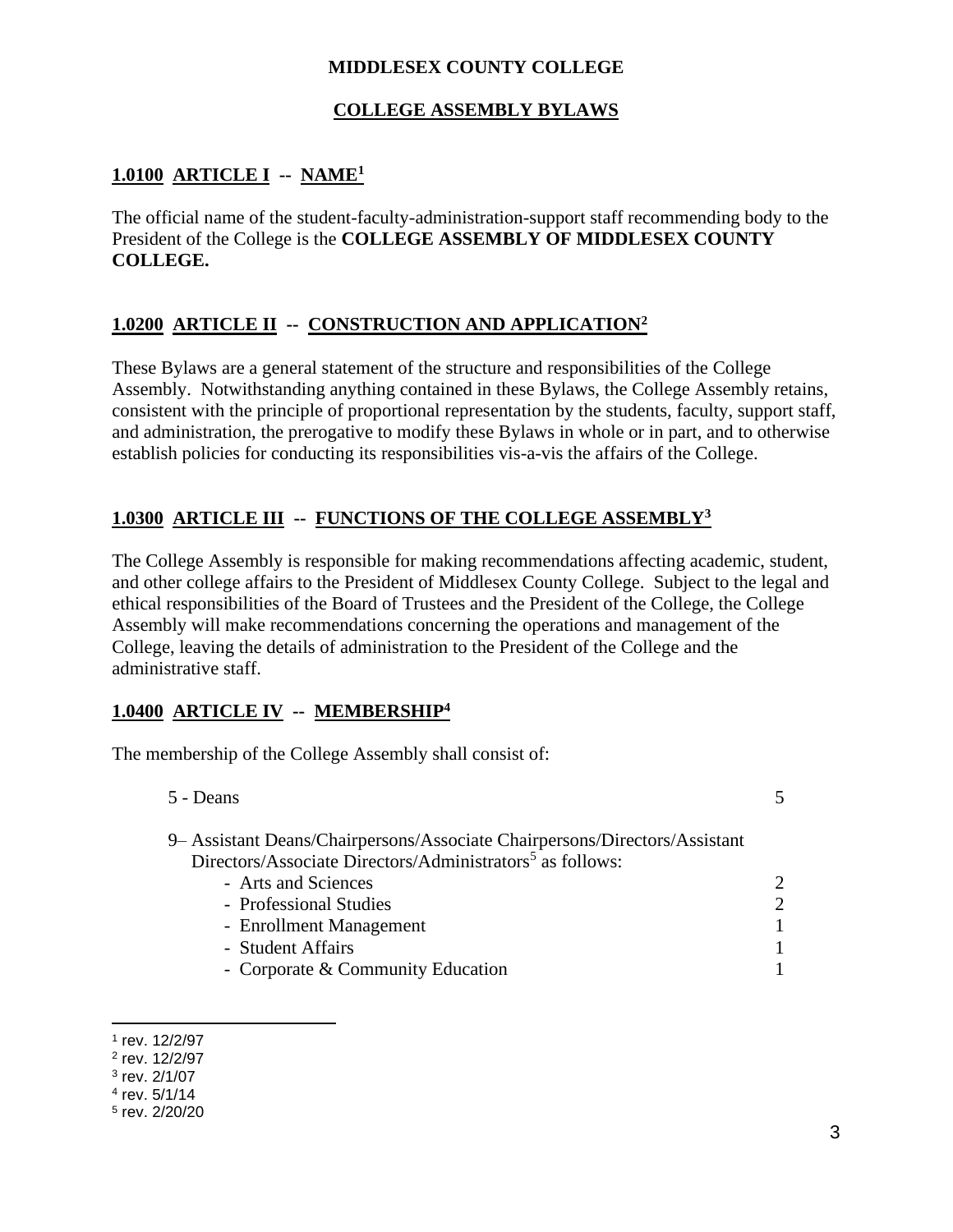| - At-Large, includes Directors, Assistant Directors, Associate Directors,<br>and Administrators not associated with the above divisions <sup>6</sup> | $\overline{2}$                             |
|------------------------------------------------------------------------------------------------------------------------------------------------------|--------------------------------------------|
| 20- Faculty Representatives -<br>- Arts and Sciences                                                                                                 | 9                                          |
| - Professional Studies                                                                                                                               | 9                                          |
| - Faculty-at-Large not associated with the above divisions <sup>7</sup>                                                                              | $\overline{2}$                             |
| 2- Adjunct Faculty Representatives <sup>8,9</sup>                                                                                                    |                                            |
| - Arts and Sciences                                                                                                                                  | $\overline{2}$                             |
| - Professional Studies                                                                                                                               | $\overline{2}$                             |
| 12- Student Representatives -                                                                                                                        |                                            |
| - Arts and Sciences                                                                                                                                  |                                            |
| - Professional Studies                                                                                                                               | $\begin{array}{c} 2 \\ 2 \\ 1 \end{array}$ |
| - Enrollment Management                                                                                                                              |                                            |
| - Student Affairs                                                                                                                                    | $\mathbf{1}$                               |
| - Student Representatives-at-Large                                                                                                                   | 6                                          |
| 5 - Representatives of the College's Support Staff -                                                                                                 |                                            |
| - Three (3) shall come from the group that comprises confidential,                                                                                   |                                            |
| office, laboratory and clerical employees                                                                                                            | 3                                          |
| - Two (2) shall come from the group that comprises maintenance                                                                                       |                                            |
| and non-administrative police department employees                                                                                                   | $\overline{2}$                             |
| 1-Public Member                                                                                                                                      |                                            |
| - Director of Nursing or Designee                                                                                                                    | 1                                          |
| <b>TOTAL</b>                                                                                                                                         | 54                                         |

<sup>&</sup>lt;sup>6</sup> rev. 2/20/20<br><sup>7</sup> rev. 2/20/20<br><sup>8</sup> rev. 6/9/15<br><sup>9</sup> rev. 2/20/20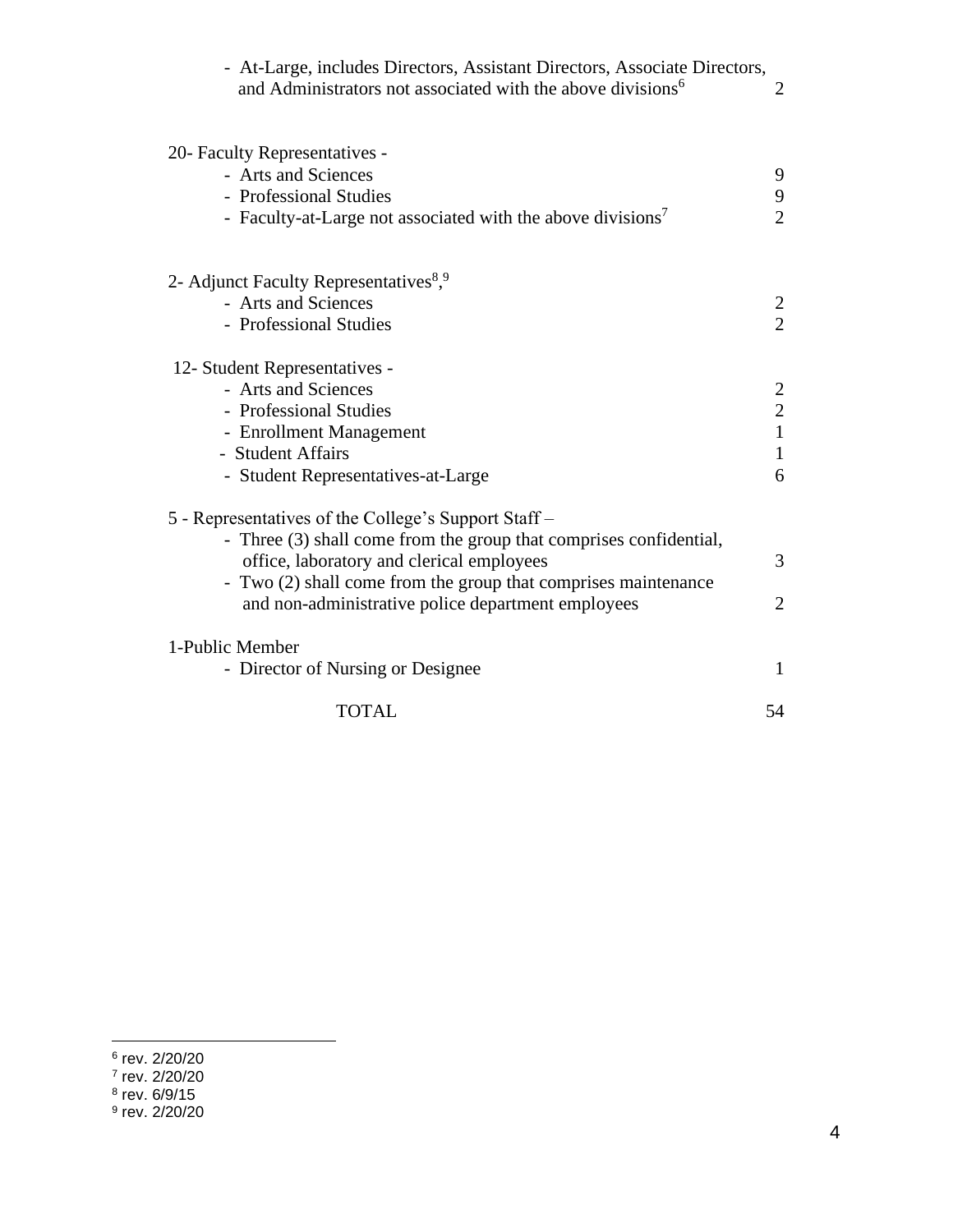### **1.0401 -- METHOD OF MEMBERSHIP**

- A. Deans serve by virtue of their position.
- $B.$ <sup>10</sup> Faculty representatives from the Divisions of Enrollment Management and Student Affairs and those departments reporting directly to the Vice President for Academic and Student Affairs shall be elected by all members of those areas and administrators shall also be elected by all members of those areas as outlined in Appendices A, & D.

Faculty representatives from the academic divisions shall be nominated through their Division Council and elected by the faculty representatives of their Division Council according to the procedures outlined in Appendix B and C. This election process shall take place annually during the spring semester and the term of office shall be for the succeeding two academic years. No more than  $1/2$  of the representatives from each division shall begin a new term each fall.

- $C<sup>11</sup>$  Deleted-all members of the College Assembly are accounted for within the membership Section of the Bylaws: 1.0401 A, B1,B2,D4,E5,F6,G7, and H.
- $D<sup>12</sup>$  Student representatives**,** if possible, shall be nominated and elected for a one year term through the Division Councils.
- $E<sup>13</sup>$  The Chairperson of the College Assembly shall appoint four (4) student representativesat-large for the following academic year.
- F.<sup>14</sup> Assistant Deans/Department Chairpersons/Directors/Administrators shall be appointed by their respective Deans during the spring semester to serve for the succeeding two academic years except in situations otherwise covered in Appendices A & D. The Assistant Deans/Chairpersons/Directors/Administrators-at-Large shall be appointed by the Chairperson of the College Assembly.
- G.<sup>15</sup> Support Staff members shall be nominated by the College's Executive Council during the spring semester to serve for the succeeding two academic years. There shall be twice as many nominations as there are openings to be filled. The Chairperson of the College Assembly shall appoint the support members from those nominated.
- H. Should a representative to the College Assembly or to any of its task forces be granted a sabbatical or other leave of absence, he/she must provide the College Assembly Chairperson with written notification of his/her desire to continue to serve on that body during the term of the leave. Such notification must be made within thirty (30) days of the Board of Trustees' approval of the leave. The Chairperson of the College Assembly will notify any such individual as to the procedure as stated in the Bylaws.

<sup>10</sup> rev. 5/1/14

<sup>11</sup> rev. 5/5/11

<sup>12</sup> rev. 5/2/02

<sup>13</sup> rev. 5/1/14

<sup>14</sup> rev. 5/5/11

<sup>15</sup> rev. 3/4/97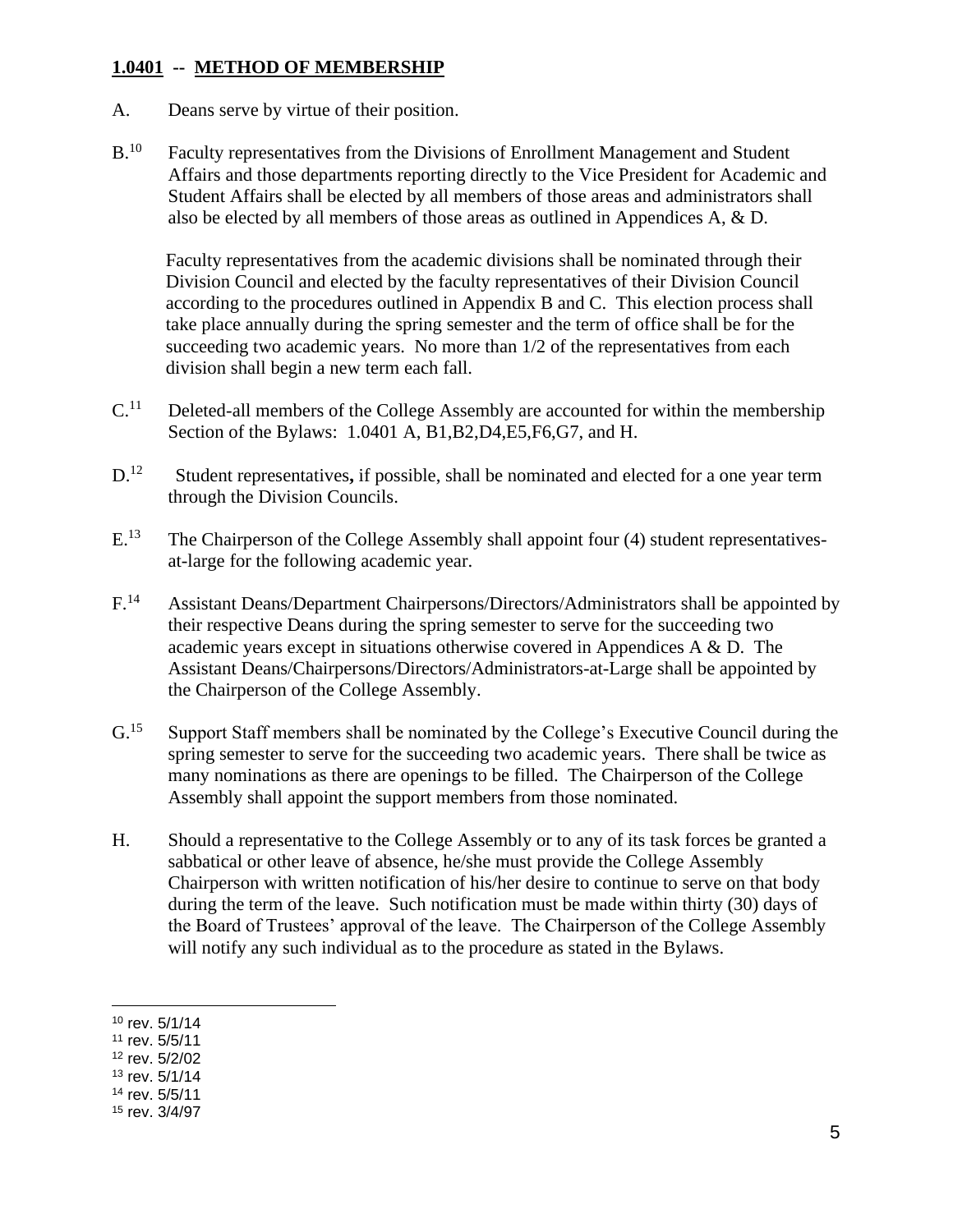Failing receipt of such notification, the College Assembly Chairperson will assume that the representative does not wish to serve and will replace him/her with the individual who received the second highest number of votes in that division's election from which the absent representative was originally appointed. Should the first runner-up be unable or unwilling to serve, the College Assembly Chairperson shall appoint the second runner-up or, if necessary, the third, fourth or fifth runner-up until the position is filled.

Should a representative to the College Assembly leave the College during his/her term of office for any reason other than a sabbatical or leave of absence, the College Assembly Chairperson will replace him/her by using the same procedure. The term of the replacement shall extend to the end of the absent member's original term.

- $I^{16}$  In the event an elected representative shall be unable to perform his/her duties, he/she shall notify the Chairperson of the College Assembly and his/her alternate representative of said disability and length of time thereof. Upon notification from the elected representative, the alternate representative shall assume all duties of the elected representative together with all the rights and privileges of said office for the specified length of time.
- $J^{17}$  A College Assembly member who is absent for two consecutive meetings may be replaced by the Chairperson of the College Assembly. The new member to be appointed will be elected from the alternate representative or, if possible, someone from the list of nominees from the prior election.
- $K<sup>18</sup>$  In the event that College reorganization alters the balanced representation of the College Assembly's constituencies, the College Assembly Chairperson shall appoint additional representatives to restore that balance. These appointments are subject to ratification by a majority of a quorum of the College Assembly, as defined in Article 1.0906.
- L.<sup>19</sup> The Chairperson of the College Assembly shall appoint one at-large member from among Assistant Deans/Chairpersons/Directors/Administrators, making every effort to achieve balanced representation among Divisions.
- M.<sup>20</sup> The term of office for an adjunct faculty member cannot exceed one academic year. To qualify for their appointment to a full term of one academic year the adjunct must be employed by Middlesex County College in Fall semester that they are appointed. Adjunct faculty appointed in the Spring to complete the term of a vacant position can only be appointed for that semester and must be actively employed by Middlesex County College. This teaching requirement will be verified by the Chairperson of the College Assembly or the department assistant to the College Assembly prior to the annual reorganization meeting of the Assembly or prior to the appointment of an adjunct to complete the term of a vacant position. Adjunct faculty serving on the College Assembly or one of its Task Forces during the Fall semester who are subsequently not employed by the College during the following Spring semester shall inform the College

<sup>16</sup> rev. 5/6/93

<sup>17</sup> rev. 5/6/93

<sup>18</sup> rev. 2/3/94

<sup>19</sup> rev. 5/5/11

<sup>20</sup> rev. 5/7/09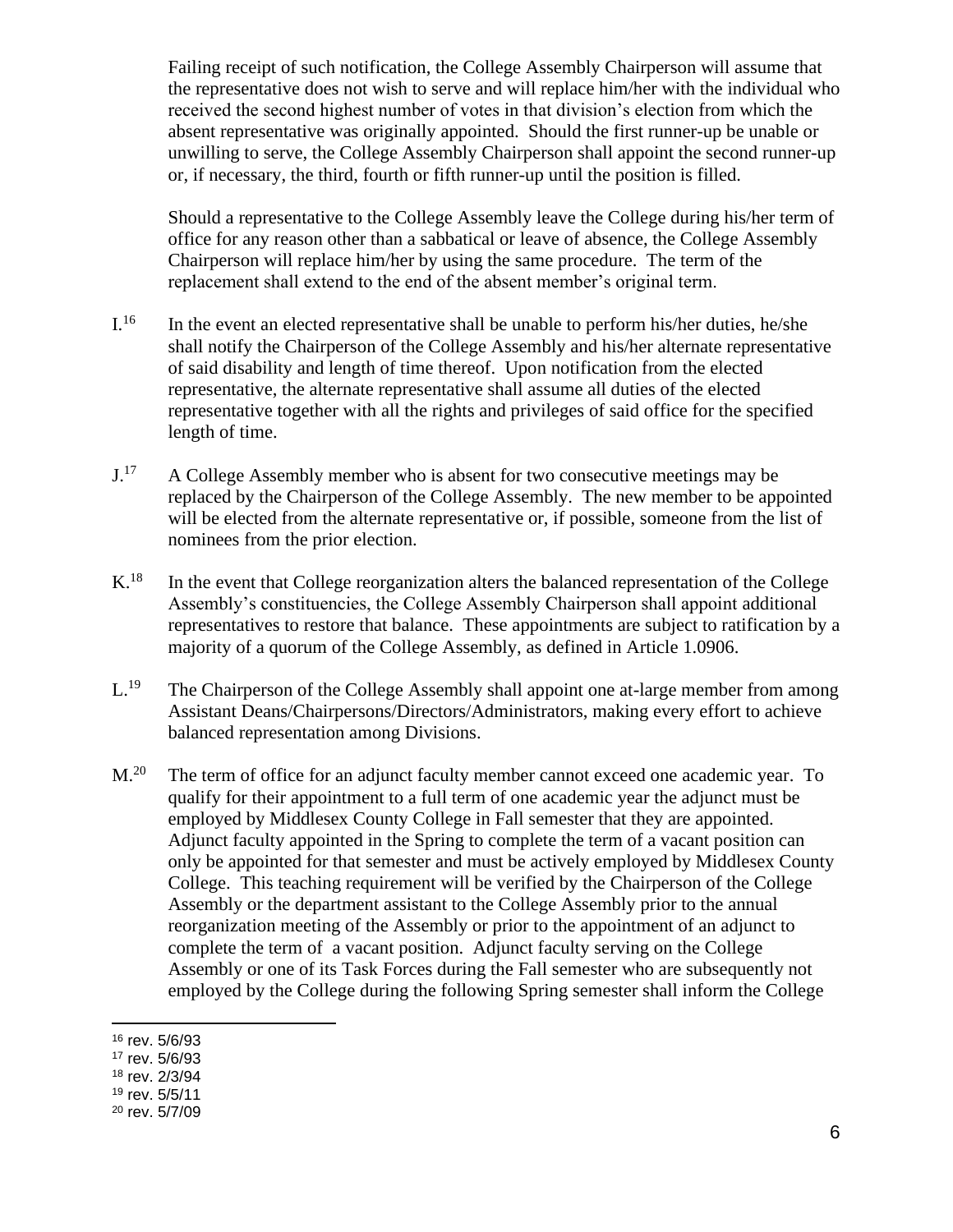Assembly office within seven calendar days after the start of the Spring semester. Their continued participation shall be at the discretion of the College Assembly Chairperson.

### **1.0500 ARTICLE V -- OFFICERS OF THE COLLEGE ASSEMBLY<sup>21</sup>**

- A.<sup>22</sup> Officers of the College Assembly shall be a Chairperson, First Chairperson-elect, and Second Chairperson-elect. They shall be elected by members of the College Assembly from faculty and those designated by the College to be administrators (see Appendix E). Candidates from either category must have served at least one semester, during the threeyear period preceding the election, on the College Assembly, a College Assembly Task Force, a Division Council or a campus-wide committee recognized by the College. The Officers shall also include a Parliamentarian and Parliamentarian Alternate, as appointed by the Chairperson.
- B. The First Chairperson-elect shall chair and appoint members to a nominating committee in September of the Chairperson's second year of office. This committee is to present a slate of at least three candidates for Second Chairperson-elect at the February meeting of the College Assembly. Nominations from the floor shall be accepted only at the March meeting.
- C. The Second Chairperson-elect shall be elected by the membership of the College Assembly at the April meeting of the Spring semester, and shall serve as Second Chairperson-elect until the First Chairperson-elect assumes his/her duties as Chairperson. The Second Chairperson-elect will then become First Chairperson-elect.
- D. The First Chairperson-elect shall serve during the Chairperson's term and as Chairperson the following two academic years.
- $E^{23}$ The Chairperson, First Chairperson-elect, and Second Chairperson-elect shall be chosen by ballot; the votes of a majority of a quorum of the College Assembly necessary for election, as provided in Article 1.0906.
- F. If no candidate received a majority of a quorum as provided herein the first ballot then a run-off shall be held between the two persons receiving the highest number of votes on said first ballot.
- $G<sup>24</sup>$  The Parliamentarian and Parliamentarian Alternate shall be appointed by the Chairperson.

### **1.0600 ARTICLE VI - DUTIES OF OFFICERS**

**1.0601 CHAIRPERSON:** The Chairperson shall preside at all meetings of the College Assembly and discharge the duties which ordinarily pertain to that office. The Chairperson shall be a member ex-officio of all task forces and committees. Unless otherwise provided herein or otherwise determined by the College Assembly, the Chairperson shall appoint all standing,

<sup>21</sup> rev. 5/1/14

<sup>22</sup> rev. 9/1/16

<sup>23</sup> rev. 9/1/16

<sup>24</sup> rev. 9/1/16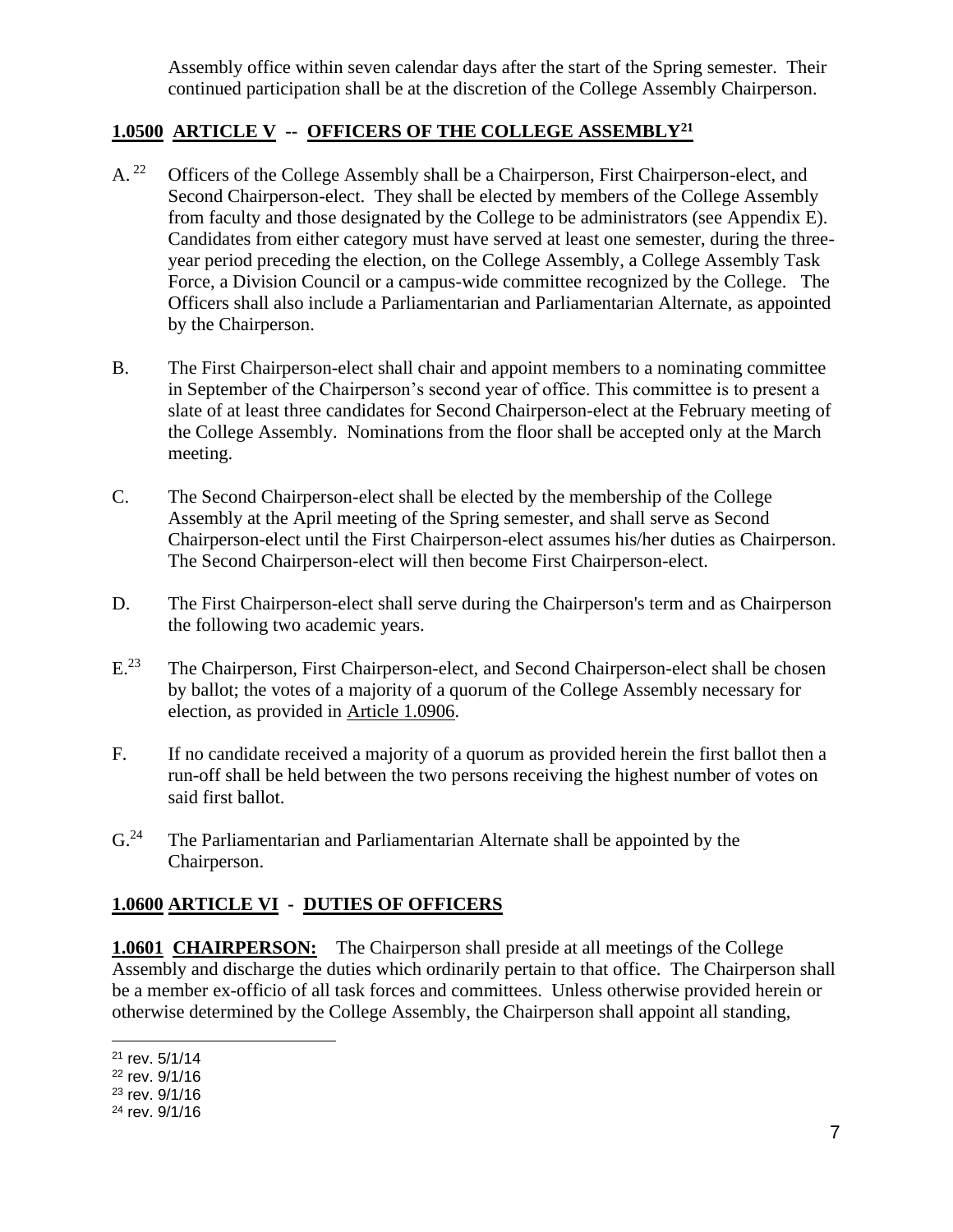special, and ad hoc task forces and committees and shall designate the Chairperson of such bodies.

The Chairperson shall coordinate all College Assembly activities and insure that all College Assembly recommendations are forwarded to the President of the College.

**1.0602 FIRST CHAIRPERSON-ELECT:**The First Chairperson-elect shall serve as Chairperson and exercise the powers and duties of that office during the Chairperson's absence or inability to act. He/she shall be responsible for:

- A. Task Force Organization and Development
- B. Acting as liaison to the Divisional Councils
- C. Exercising such other powers and duties as may be delegated by the Chairperson

**1.0603 SECOND CHAIRPERSON-ELECT:**<sup>25</sup> The Second Chairperson-elect shall serve as Chairperson and exercise the powers and duties of that office during the Chairperson's and First Chairperson's absence or inability to act. He/she shall be responsible for:

- A. Task Force Organization and Development
- B. Acting as liaison to the Divisional Councils
- C. Exercising such other powers and duties as may be delegated by the Chairperson

### **1.0604 PARLIAMENTARIAN AND PARLIAMENTARIAN ALTERNATE: <sup>26</sup>** The

Parliamentarian shall assist with any questions that may arise in interpreting bylaws and rules or in connection with the work of the board and of officers or committees. The Parliamentarian works closely with the Assembly Chairperson, officers, and committee chair people. As a consultant, the Parliamentarian may attend committee meetings if requested to provide advice or guidance regarding Parliamentary procedure. During a meeting of the College Assembly, the role of a Parliamentarian is in the capacity of an advisor and consultant to the College Assembly Chairperson. The Parliamentarian Alternate shall serve as Parliamentarian in the Parliamentarian's absence.

#### **1.0700 ARTICLE VII -- STANDING TASK FORCES OF THE COLLEGE ASSEMBLY**

- 1. Task Force on Academic Standards
- 2. Task Force on Accessibility for Persons with Disabilities
- $3^{27}$ Task Force on Campus Life and Community Concerns
- 4. Task Force on Curriculum
- 5. Task Force on Educational Resources
- 6. Task Force on Bylaws
- 7.28 Task Force on Campus Diversity
- 8. Such other standing Task Forces as the College Assembly shall approve.

<sup>25</sup> rev. 5/1/08

<sup>26</sup> rev. 9/1/16

<sup>27</sup> rev, 5/3/12

<sup>28</sup> rev. 11/20/94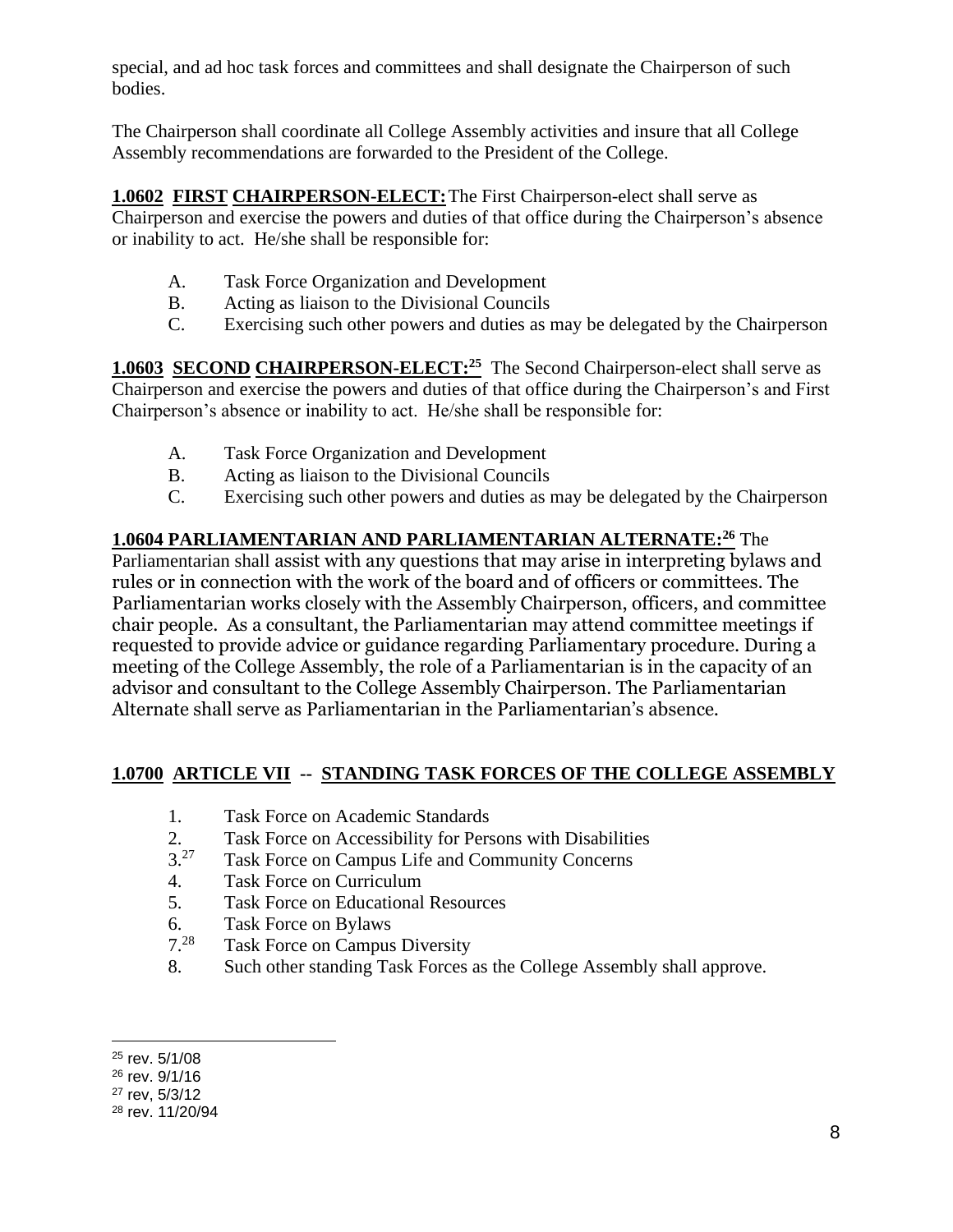## **1.0701 CREATION, MODIFICATION AND/OR DISSOLUTION<sup>29</sup>**

By majority vote, the College Assembly may at any regular or special meeting, create or dissolve a task force and/or modify the composition of any existing task force.

**1.0702 FUNCTION** All College Assembly Task Forces and committees are established for the purpose of conducting studies, making recommendations, reporting, informing and advising the College Assembly on matters pertaining to the operation of the College. Task Forces and Committees shall have no supervisory, administrative, or executive function. The College Assembly shall specify the functions of any newly created standing task forces or committee.

1.0703 QUORUM OF A TASK FORCE<sup>30</sup> One third of the members of a task force or committee shall constitute a quorum except for the Bylaws Task Force, which shall require four members to constitute a quorum.

### **1.0704 PROCEDURES**

- A. At the beginning of each academic year, the Chairperson of the College Assembly shall designate a task force member who shall convene a meeting of the task force not later than September 30. At this meeting, the task force shall elect a Chairperson and plan its activities for the academic year.
- $B<sup>31</sup>$  The Chairperson of a task force shall be elected by the task force membership for a term of one academic year. If there is a tie, after a second vote, the Chairperson of the College Assembly shall break the tie. If no member of the task force volunteers to serve, the Chairperson of the College Assembly may appoint the Chairperson of the task force for one academic year. The Chairperson of a task force may serve a successive term.
- C. Each task force shall hold at least one meeting during the months of September, October, November, and one between the months of December and January, and in the months of February, March and April of the academic year for the conduct of its business.
- $32$  All recommendations of each task force must be submitted by the May or last meeting the Bylaws Task Force at the penultimate meeting - of each academic year. No recommendations may be carried over to the next academic year. If not approved by the Assembly, the recommendation is null and void.
- D. The task force chairperson shall ensure that the minutes of the task force meetings are properly prepared and distributed to members of the respective task force and to the Chairperson of the College Assembly who will make them available to the college community, at large, in the library.
- E. All matters to be considered by a College Assembly Task Force must first be submitted to the Chairperson of the College Assembly for action.
- F. Standing task forces shall submit such reports and recommendations as are appropriate to the College Assembly for College Assembly action to the Chairperson at least seven (7)

<sup>29</sup> rev. 12/3/92

<sup>30</sup> rev. 12/19/06

<sup>31</sup> rev. 4/5/07

<sup>32</sup> rev. 4/2/87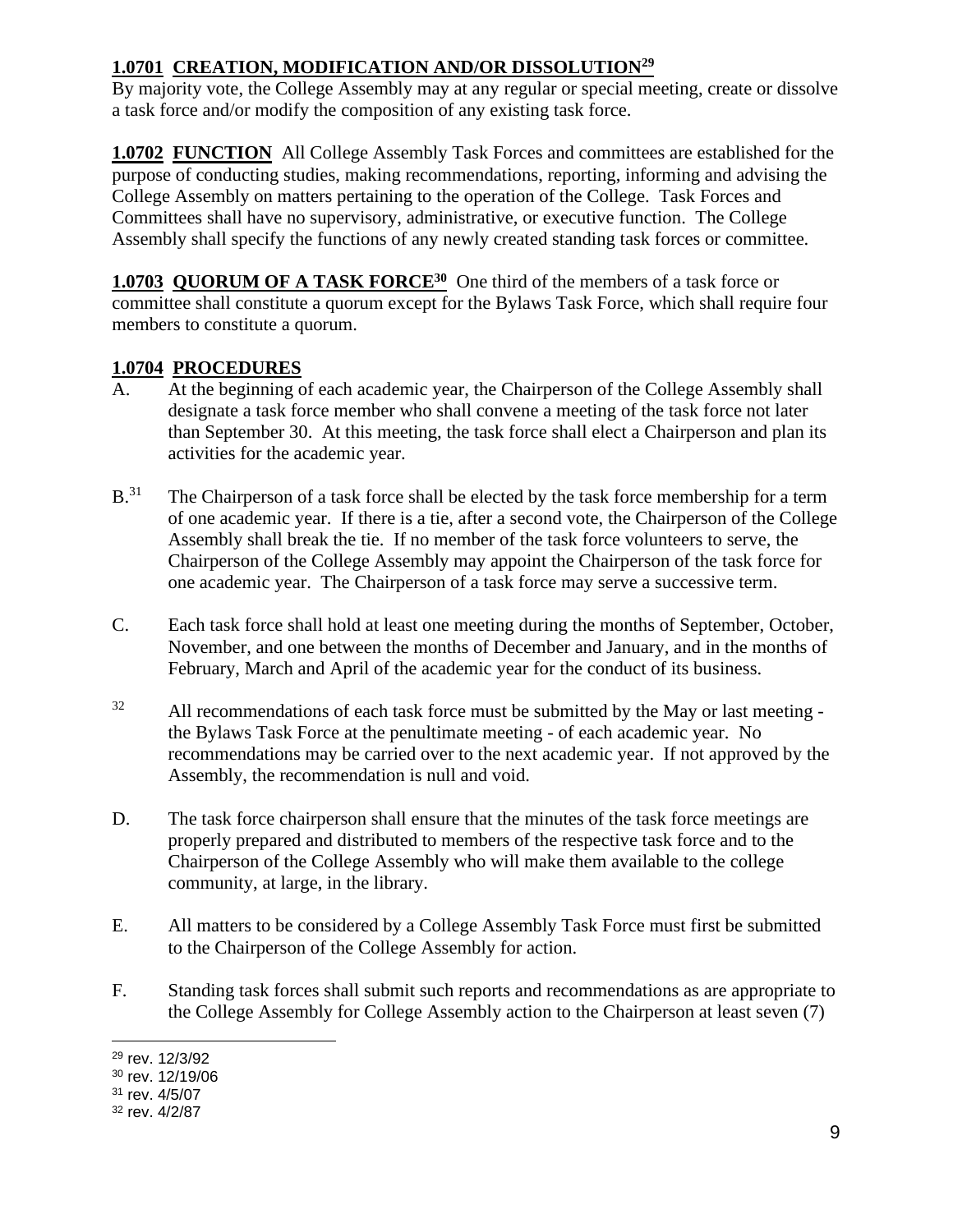school days prior to the next meeting of the College Assembly. Such recommendations should be made in writing and accompanied by specific reason supporting them. Each standing task force shall decide its own approach and procedure for resolving task force action and fulfilling its mission.

G. Any member of the College Assembly shall have the right to be present at any task force meeting if he/she indicates such preference to the task force chairperson. He/she shall be given the same notices and minutes as the task force members.

### **1.0705 METHOD OF MEMBERSHIP**

A.<sup>33</sup> Task Force members shall be appointed by the Chairperson of the College Assembly upon nomination by the Division Councils of the academic divisions and the Deans of Enrollment Management and Student Affairs according to the procedures outlined in Appendices C and D and as noted in this article. Support Staff members shall be appointed from those who were most recently nominated by the Executive Council for membership on the College Assembly, whether or not they were appointed to the College Assembly. On appointment by the Chairperson of the College Assembly, new task force members will serve for the following two academic years.

Should any Division Councils of the academic divisions and the Deans of Enrollment Management and Student Affairs fail to nominate Task Force members, the Chairperson of the College Assembly may appoint such Task Force members, such appointment to be made, if possible, from the appropriate Division.

- B.<sup>34</sup> Assistant deans/chairpersons/directors and faculty shall be nominated for a two-year term. Commencing with the Spring 1984 appointments, the Chairperson of the College Assembly shall stagger all appointments so as to ensure continuity of membership for each task force. (Approximately 50% will receive one-year appointments, 50% two-year appointments and all subsequent appointments will be for two years.)
- $C^{35}$  Students shall be nominated for a one-year term by the Division Councils of the academic divisions and the Deans of Enrollment Management and Student Affairs not later than the end of the spring semester. The term of office shall be effective the following fall semester and extend for the entire academic year.
- D. Members of task forces who serve by the nature of their positions shall be appointed by the Chairperson of the College Assembly.
- E.<sup>36</sup> The Chairperson of the College Assembly shall actively solicit nominations from the Division Councils of the academic divisions and the Deans of Enrollment Management and Student Affairs and the Vice President for Academic and Student Affairs reasonably well in advance of the deadline. Chairpersons, faculty, and representatives of nonacademic departments shall be notified by the Chairperson of the College Assembly of

<sup>33</sup> rev. 5/1/14

<sup>34</sup> rev. 5/5/11

<sup>35</sup> rev. 5/1/14

<sup>36</sup> rev. 5/1/14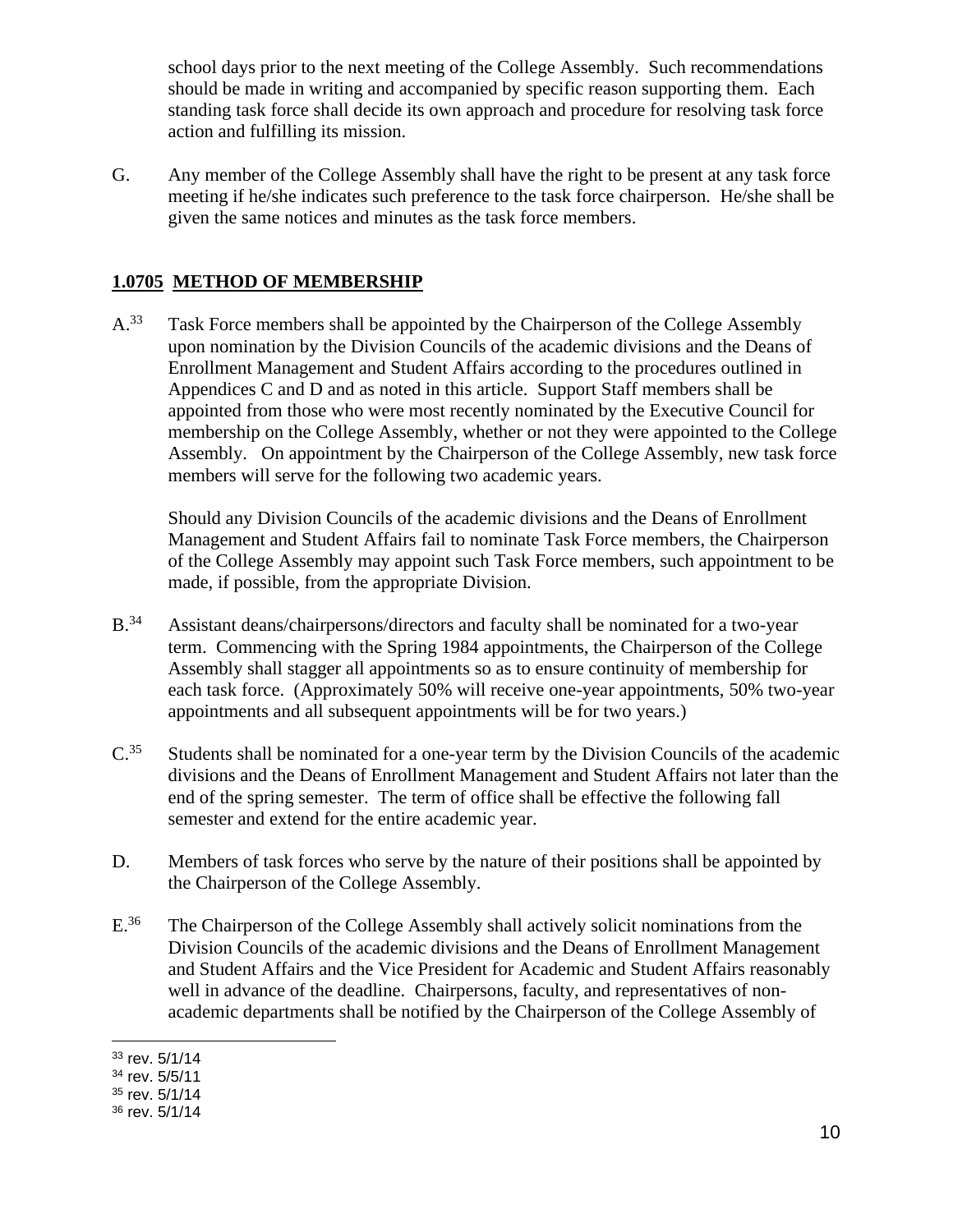their appointments before the end of the academic year. Students shall be notified of their appointments no later than June 15.

- F. A task force member who is absent for two consecutive meetings may be replaced by the Chairperson of the College Assembly. A new member will be appointed by the Chairperson of the College Assembly from the list of nominees previously submitted in accordance with these Bylaws.
- G.<sup>37</sup> No faculty member, administrator, student or support staff member shall serve on more than one task force of the College Assembly, as described in Article 1.0700 -- 1.0716 of the Bylaws. An exception is permitted for those who serve by virtue of their positions.

### **1.0706 TASK FORCE ON ACADEMIC STANDARDS**

#### **1. MEMBERSHIP:<sup>38</sup>**

| A.              | Dean<br>(Appointed by the Chairperson of the College Assembly in consultation<br>with the Vice President for Academic and Student Affairs) | $\mathbf{1}$   |
|-----------------|--------------------------------------------------------------------------------------------------------------------------------------------|----------------|
| <b>B.</b>       | Director/Associate Director of Admissions                                                                                                  | $\mathbf{1}$   |
| $\mathcal{C}$ . | Registrar                                                                                                                                  | $\mathbf{1}$   |
| D.              | Department Chairperson or Associate Chairperson<br>(One from each Academic Division)                                                       | 2              |
| Е.              | Director, Testing Center                                                                                                                   | 1              |
| F.              | Faculty<br>(Four (4) faculty members from each Academic Division and one faculty<br>member not associated with an academic division.)      | 9              |
| G.              | Adjunct-at-Large                                                                                                                           | $\mathbf{1}$   |
| Η.              | <b>Students</b>                                                                                                                            | $\overline{2}$ |
|                 | <b>TOTAL</b>                                                                                                                               | 18             |
|                 | <b>RPOSES:</b>                                                                                                                             |                |

Studies and recommends policy regarding:

- A. Admissions.
- B. Transfer Credit.

**2. PURPOSES:**

<sup>37</sup> rev. 4/22/97

<sup>38</sup> rev. 5/1/14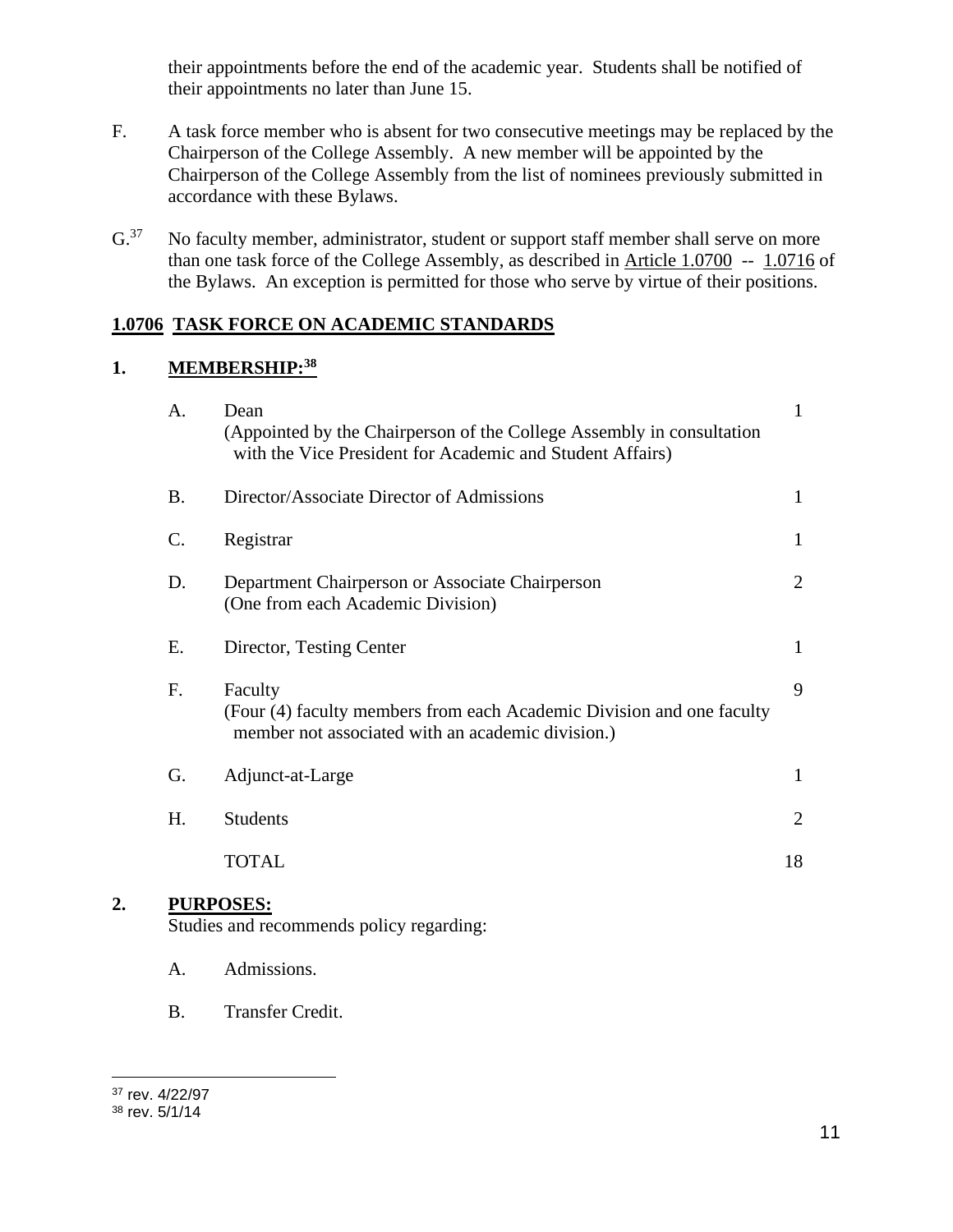- C. Grading and Course Credit Standards.
- D. Graduation Requirements.
- E. Credit-by-Examination.
- F. Scholastic Honor Criteria.
- G. Grading Policies.

### **1.0707 TASK FORCE ON ACCESSIBILITY FOR PERSONS WITH DISABILITIES**

# **1. MEMBERSHIP:<sup>39</sup>**

| А.              | <b>Counselor for Students with Disabilities</b>                                                                                        | $\mathbf{1}$   |
|-----------------|----------------------------------------------------------------------------------------------------------------------------------------|----------------|
| <b>B.</b>       | Executive Director or representative, Facilities Management                                                                            | $\mathbf{1}$   |
| $\mathcal{C}$ . | Registrar or representative from the Office of the Registrar                                                                           | $\mathbf{1}$   |
| D.              | Manager or representative from the Office of Health and Safety                                                                         | $\mathbf{1}$   |
| Ε.              | Executive Director, Labor Relations and Human Resources, or<br>representative from the Office of Labor Relations and Human Resources 1 |                |
| F.              | <b>Executive Director/Representative Information Technology</b>                                                                        | 1              |
| G.              | Faculty-at-Large                                                                                                                       | $\overline{4}$ |
| H.              | Adjunct-at-Large                                                                                                                       | $\mathbf{1}$   |
| Ι.              | <b>Students</b>                                                                                                                        | 3              |
| J.              | Department Chairperson/Director/or Administrator                                                                                       | $\mathbf{1}$   |
| Κ.              | Dean                                                                                                                                   | $\mathbf{1}$   |
| L.              | <b>Support Staff</b>                                                                                                                   | $\mathbf{1}$   |
|                 | <b>TOTAL</b>                                                                                                                           | 17             |

### **2. PURPOSES:<sup>40</sup>**

A. Advise and sensitize campus community to the needs of disabled individuals.

<sup>39</sup> rev, 5/1/08

<sup>40</sup> rev. 4/21/98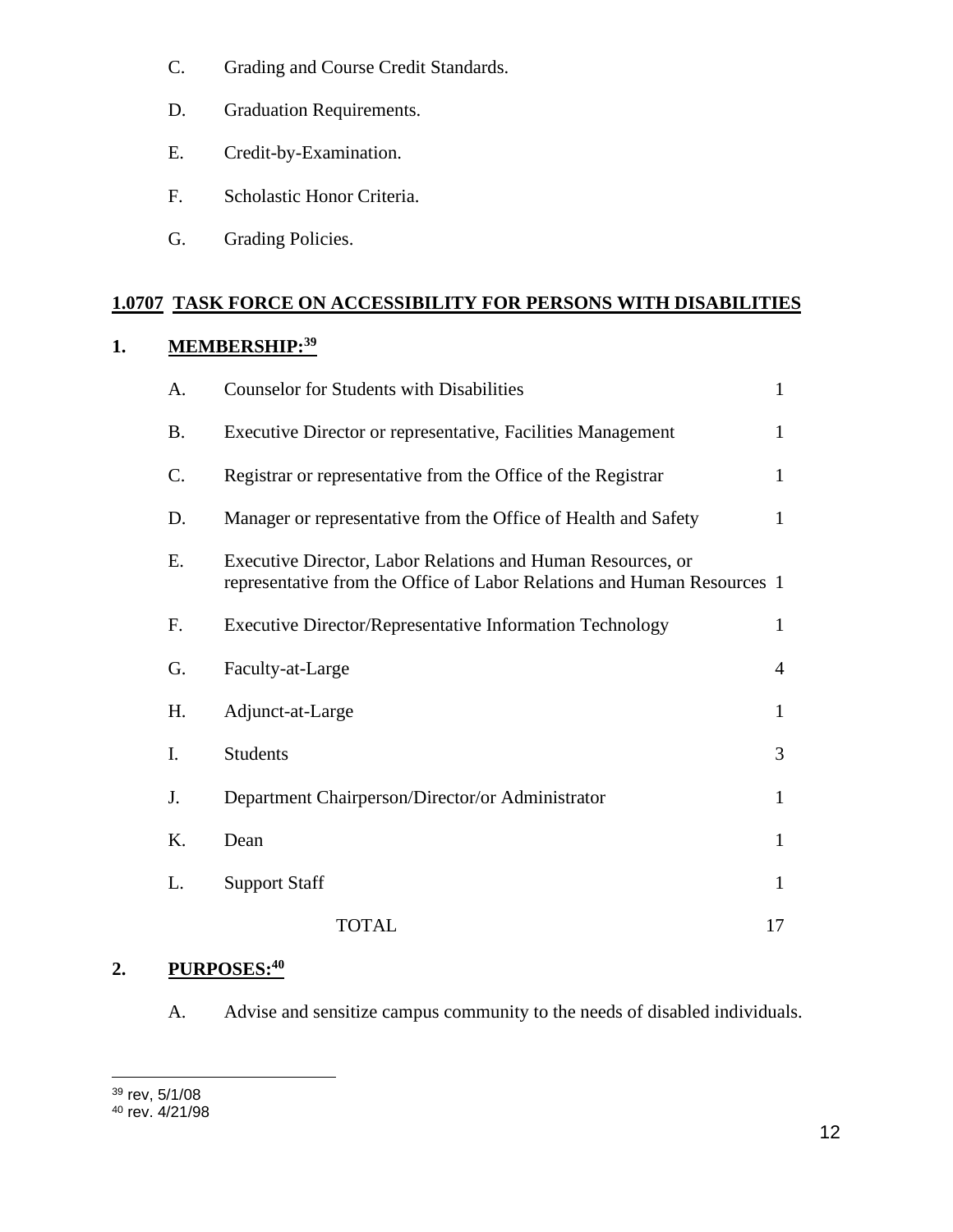- B. Provide the leadership for promoting architectural accessibility, development of educational resources and supportive staff.
- C. Recommend a plan that provides equal educational opportunity for individuals with disabilities.

#### **1.0708 TASK FORCE ON CAMPUS LIFE AND COMMUNITY CONCERNS**

| 1. |           | MEMBERSHIP: 41                                                        |                |
|----|-----------|-----------------------------------------------------------------------|----------------|
|    | A.        | Faculty (one from each academic division)                             | $\overline{2}$ |
|    | <b>B.</b> | <b>Assistant Dean or Chairperson</b>                                  | $\mathbf{1}$   |
|    | C.        | Adjunct-at-Large                                                      | $\mathbf{1}$   |
|    | D.        | Faculty Advisor to a Student Organization                             | $\mathbf{1}$   |
|    | E.        | Director or Assistant Director of Student Life <sup>42</sup>          | $\mathbf{1}$   |
|    | F.        | Manager or representative from Health & Safety <sup>43</sup>          | $\mathbf{1}$   |
|    | G.        | Executive Director or representative from Facilities Management       | $\mathbf{1}$   |
|    | H.        | Faculty from Counseling Services <sup>44</sup>                        | $\mathbf{1}$   |
|    | I.        | Director or representative from New Brunswick or Perth Amboy Center 1 |                |
|    | J.        | Representative from Police Department                                 | $\mathbf{1}$   |
|    | K.        | Support Staff with direct student contact                             | $\mathbf{1}$   |
|    | L.        | Officer of the College Center Programming Board                       | $\mathbf{1}$   |
|    | M.        | <b>Students</b>                                                       | $\overline{4}$ |
| 2. |           | <b>TOTAL</b><br>PURPOSES:45                                           | 17             |

- A. Student life (bookstore, clubs, food services, [area to include the cafeteria, catering, vending, kiosks, special activities, and the like] parking and student activities).
- B. Use of facilities by campus community for activities that occur outside of the classroom.

<sup>41</sup> rev. 5/3/12

<sup>42</sup> rev. 9/25/19

<sup>43</sup> rev. 9/25/19

<sup>44</sup> rev. 9/25/19

<sup>45</sup> rev. 5/1/14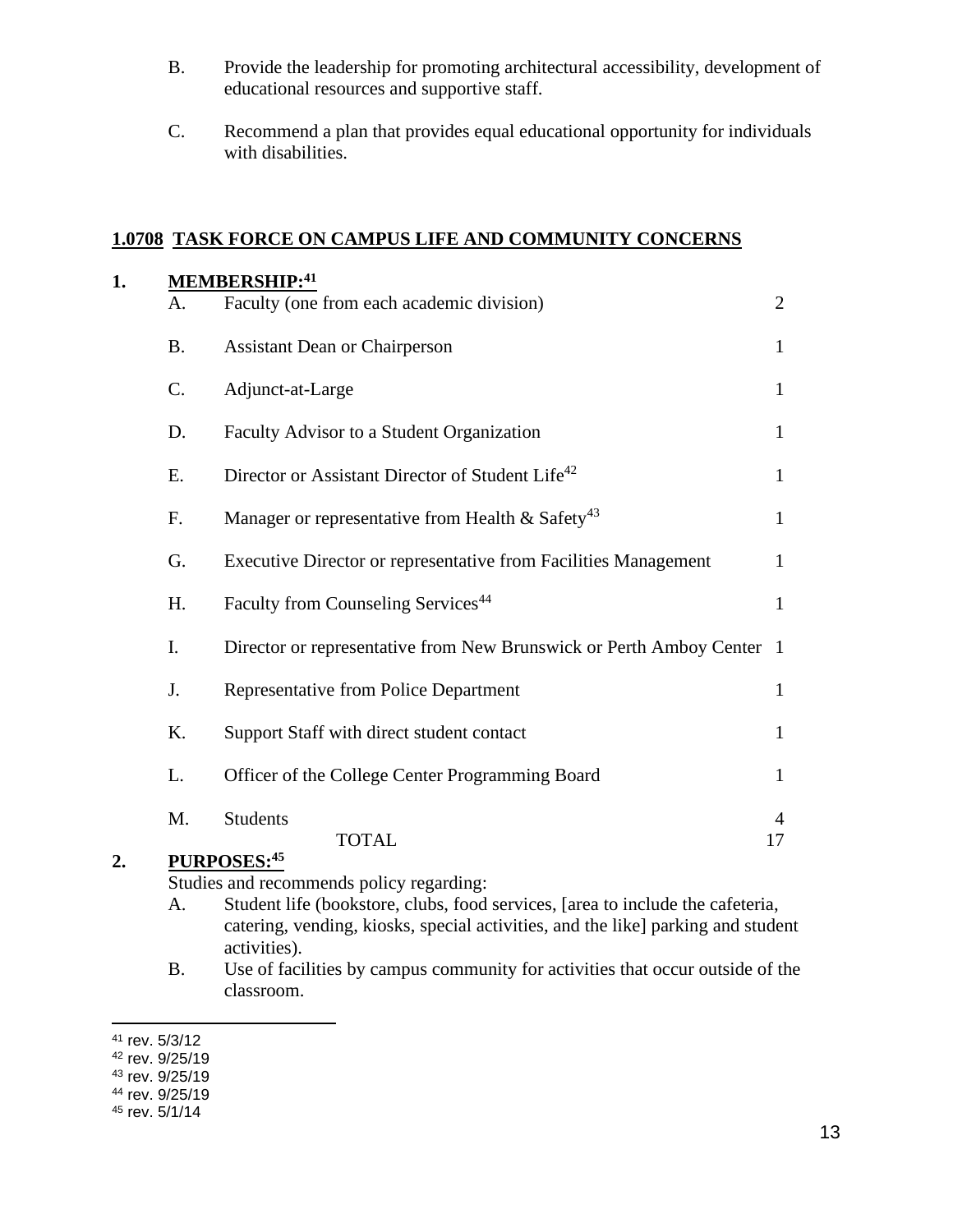- C. Student support services (Academic Advising, Admissions, Athletics, Bursar, Counseling and Career Services, EOF, Financial Aid, Library, Minority Student Affairs, Registrar, Safety and Health, Testing and Tutoring).
- D. Campus oriented publications for internal use.
- E. Campus speakers.

### **1.0709 TASK FORCE ON COMMUNITY CONCERNS**

Combined with Task Force on Campus Life by vote of the College Assembly on 3/1/12. **1.0710 TASK FORCE ON CURRICULUM**

### **1. MEMBERSHIP: 46**

| A.    | Dean/Assistant Dean/Chairperson (one from each academic division) | 2            |
|-------|-------------------------------------------------------------------|--------------|
| B.    | Faculty (four from each academic divisions)                       | 8            |
| C.    | Director or representative from Academic Advising <sup>47</sup>   | $\mathbf{1}$ |
| D.    | Director or representative from Counseling Services <sup>48</sup> | 1            |
| Е.    | <b>Curriculum Management Specialist</b>                           | $\mathbf{1}$ |
| F.    | Adjunct-at-Large                                                  | 1            |
| G.    | Students-at-Large                                                 | 2            |
| TOTAL |                                                                   | 16           |

#### **2. PURPOSES: 49**

- A. Courses for which college credit and credit equivalency is offered.
- B. New curricula.
- C. Changes in credit hours, contact hours or prerequisites.
- D. Change in curriculum sequence.
- E. Evaluates all new or revised general education courses according to general educational criteria.
- F. Catalog course description changes which reflect changes in course content.

<sup>46</sup> rev. 5/1/14

<sup>47</sup> rev. 9/25/19

<sup>48</sup> rev. 9/25/19

<sup>49</sup> rev. 4/22/97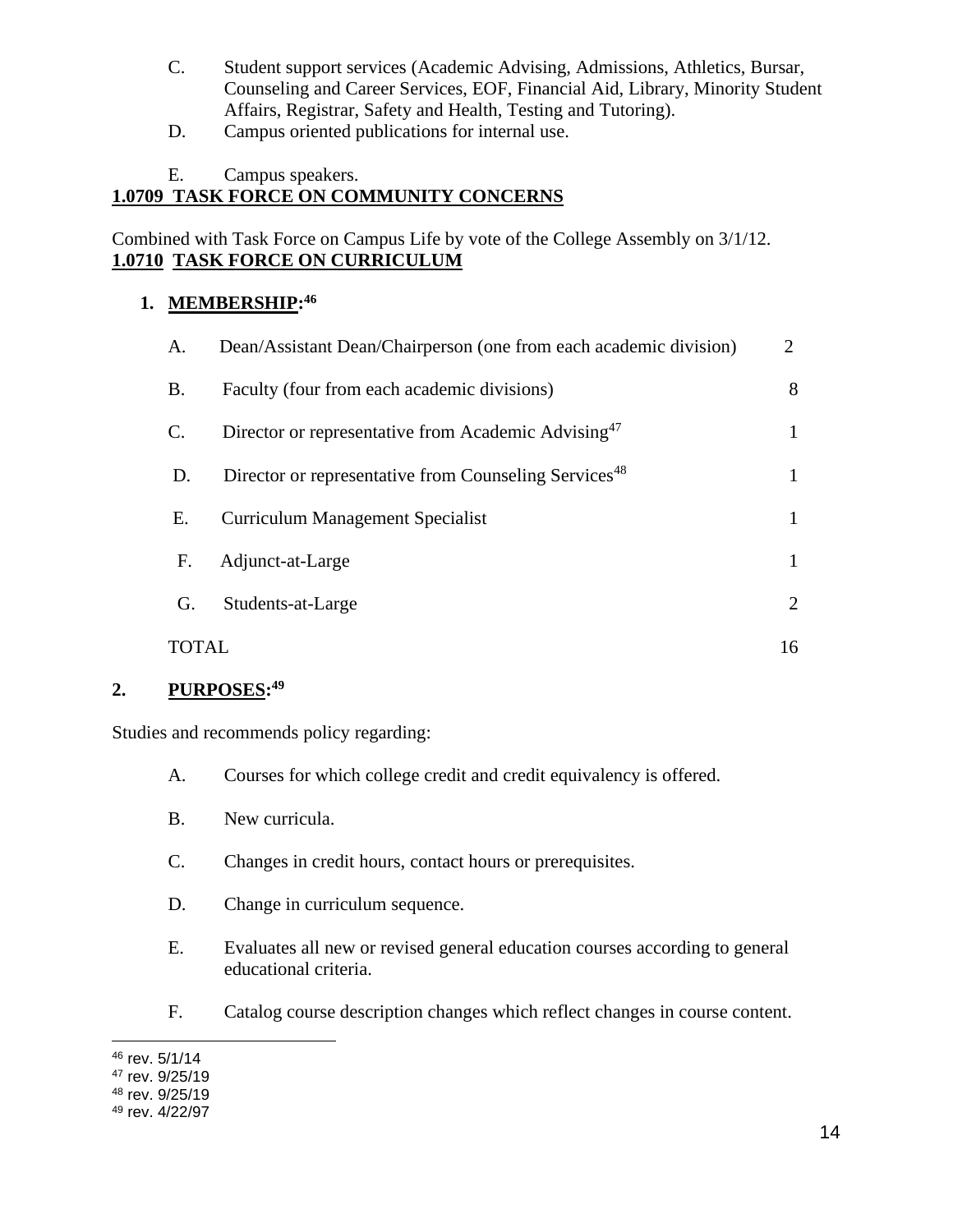### **3. PROCEDURE FOR CURRICULUM PROPOSALS: 50**

Deleted from Bylaws and added to Curriculum Procedure Manual.

# **1.0711 TASK FORCE ON EDUCATIONAL RESOURCES**

## **1. MEMBERSHIP: 51**

| A.              | Director, Learning Resources Center                           | 1              |
|-----------------|---------------------------------------------------------------|----------------|
| <b>B.</b>       | Director or representative, Facilities Maintenance            | 1              |
| $\mathcal{C}$ . | Faculty (two from each academic division)                     | $\overline{4}$ |
| D.              | Adjunct-at-Large                                              | 1              |
| Е.              | Executive Director or representative, Information Technology  | 1              |
| F.              | <b>Students</b>                                               | $\overline{4}$ |
| G.              | Department Chairperson/Director/Administrator                 | $\mathbf{1}$   |
| H.              | Director, Instructional Design and Media Services             | 1              |
| I.              | Dean/Representative, Enrollment Management or Student Affairs | 1              |
|                 | TOTAL                                                         | 15             |
|                 |                                                               |                |

### **2. PURPOSES:<sup>52</sup>**

- A. Needs for and allocation of appropriate physical resources.
- B. Needs for and allocation of appropriate learning resources.
- C. Needs relating to satellite operations.

<sup>50</sup> rev. 5/1/08

<sup>51</sup> rev. 5/1/14

<sup>52</sup> rev. 5/5/05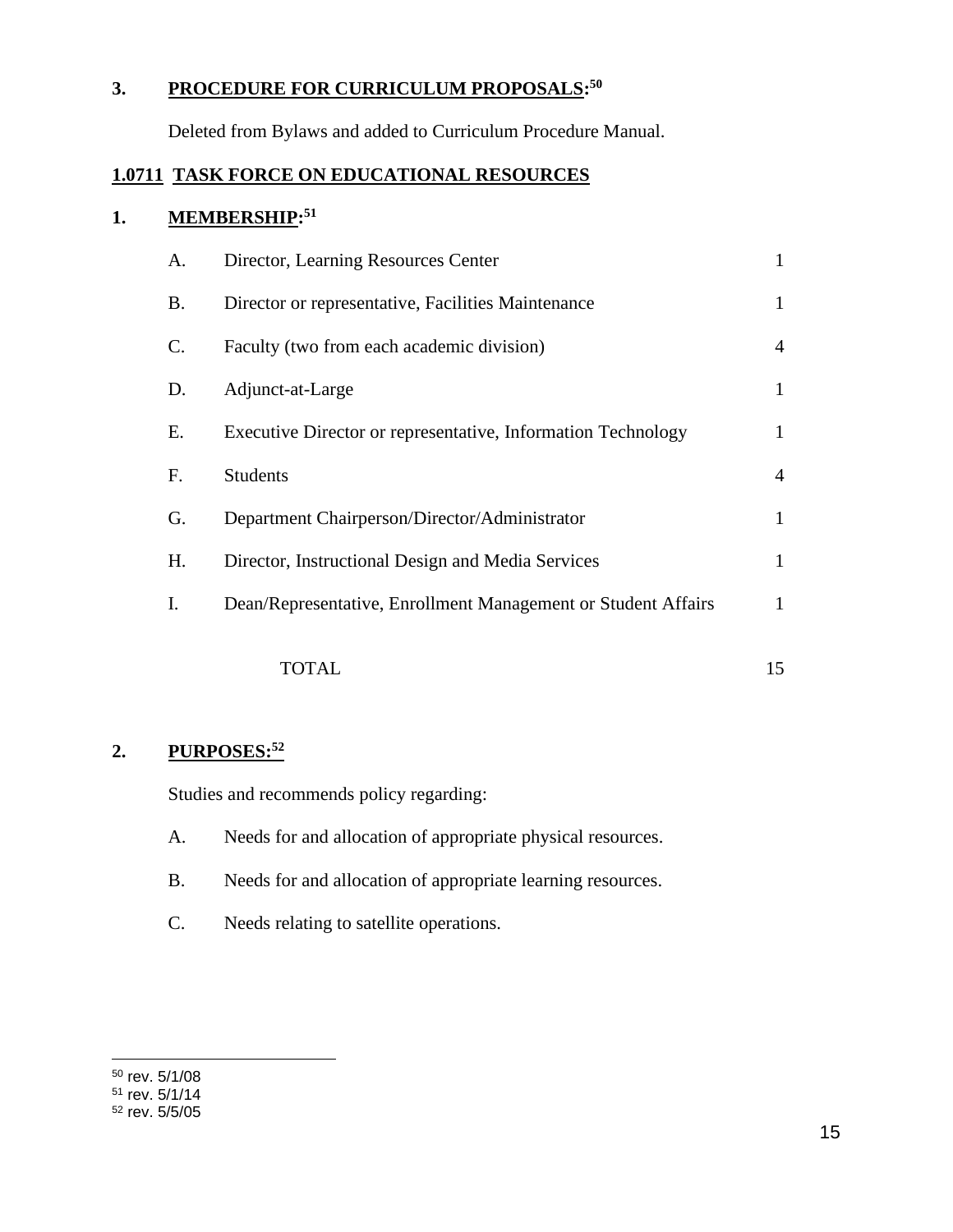### **1.0712 TASK FORCE ON BYLAWS**

### **1. MEMBERSHIP:<sup>53</sup>**

| A. | Appointed by the Chairperson of the College Assembly   |  |
|----|--------------------------------------------------------|--|
| B. | The immediate past chairperson of the College Assembly |  |
|    | TOTAL                                                  |  |

#### **2. PURPOSES:**

- A. To review all recommended changes in the Bylaws by any member of the College community.
- B. To recommend to the College Assembly any changes in the Bylaws.
- C. To review the Bylaws on a regular basis, and to make appropriate recommendations to amend the Bylaws as necessary. 54

# **1.0713 TASK FORCE ON INSTITUTIONAL PLANNING**

Dissolved by vote of the College Assembly 11/5/92.

## **1.0714 TASK FORCE ON STUDENT LIFE**

Combined with Task Force on Community Concerns by vote of the College Assembly on 5/30/90.

### **1.0715 TASK FORCE ON GENERAL EDUCATION**

Dissolved by vote of College Assembly 4/8/99.

### **1.0716 TASK FORCE ON STUDENT LIFE AND COMMUNITY CONCERNS**

Dissolution of the Student Life and Community Concerns Task Force and the establishment of the Campus Life Task Force and the Community Concerns Task Force by vote of the College Assembly on 5/6/04

<sup>53</sup> rev. 6/5/93 <sup>54</sup> rev. 12/5/19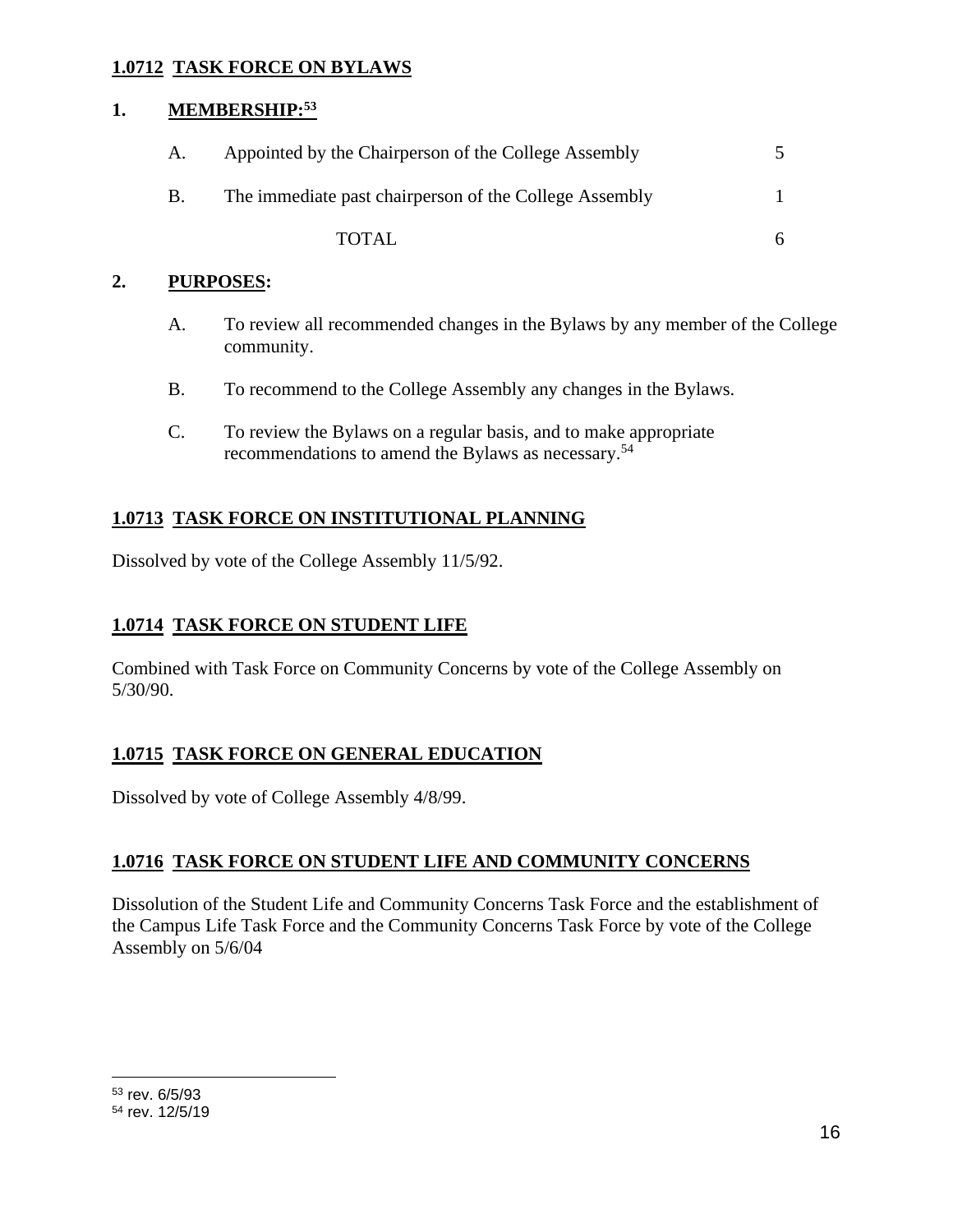### **1.0717 TASK FORCE ON CAMPUS DIVERSITY**

# **1. MEMBERSHIP:<sup>55</sup>**

| A.            | Faculty: One per each of the following divisions:                                                 |                |
|---------------|---------------------------------------------------------------------------------------------------|----------------|
|               | Arts and Sciences (1), Professional Studies (1), Enrollment Management<br>Or Student Affairs (1)  | 3              |
| <b>B.</b>     | Faculty-at-Large                                                                                  | $\overline{2}$ |
| $\mathsf{C}.$ | Adjunct-at-Large                                                                                  | $\mathbf{1}$   |
| D.            | Students-at-Large                                                                                 | $\overline{4}$ |
| Е.            | Administrators-at-Large                                                                           | 2              |
| F.            | Director or representative from New Brunswick or Perth Amboy Center 1                             |                |
| G.            | Chairperson, or his/her designee, of the ESL, Languages, and Cultures<br>Department <sup>56</sup> | $\mathbf{1}$   |
| Н.            | Director of Counseling Services, or his/her designee <sup>57</sup>                                | $\mathbf{1}$   |
| Ι.            | <b>Support Staff</b>                                                                              | $\mathbf{1}$   |
|               | TOTAL                                                                                             | 16             |

### **2. PURPOSES:<sup>58</sup>**

- A. The degree to which the curriculum reflects diversity issues such as the impact of race relations and cultural pluralism on learning.
- B. The inclusion of all faculty in the creation of curriculum and methodology.
- C. Defining and responding effectively to diverse student concerns.
- D. Efforts by the College to foster civility and respect for differences.
- E. Programs to facilitate the professional development of faculty and staff to enhance effective service to a diverse student body.

<sup>55</sup> rev. 5/1/14

<sup>56</sup> rev. 9/25/19

<sup>57</sup> rev. 9/25/19

<sup>58</sup> rev. 5/18/98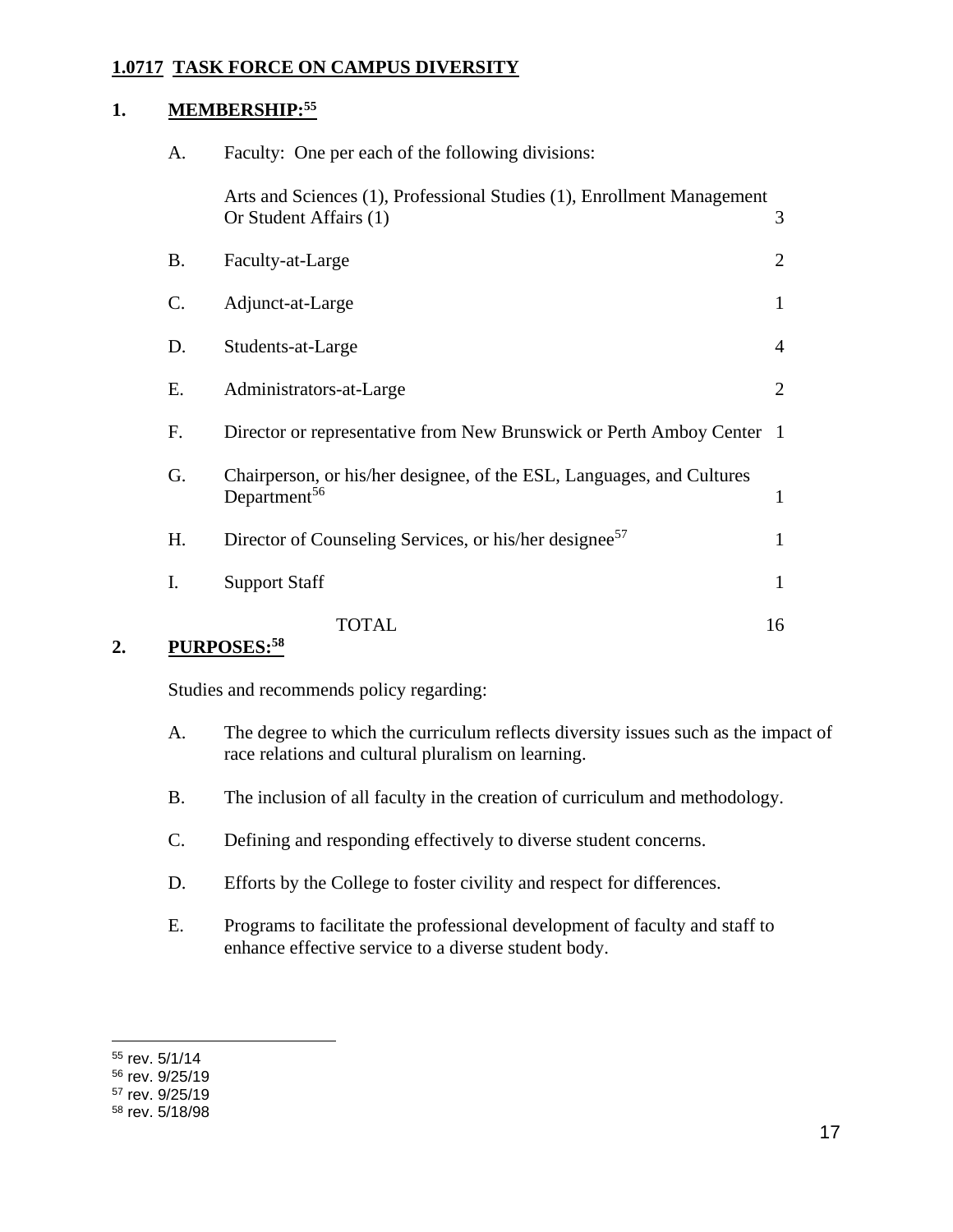## **1.0800 ARTICLE VIII--AD HOC AND SPECIAL TASK FORCES AND COMMITTEES**

**1.0801 AD HOC TASK FORCE AND COMMITTEES** The Chairperson of the College Assembly shall be a member, ex officio, of all task forces and committees. Each Ad Hoc and Special Task Force or Committee shall submit a report to the College Assembly as charged by the Assembly.

# **1.0900 ARTICLE IX -- COLLEGE ASSEMBLY MEETINGS**

**1.0901 REGULAR MEETING** The College Assembly shall hold a regular meeting during the months of October, November, December, February, March, April and May of the academic year for the conduct of its business.

**1.0902 NOTICE OF TIME AND PLACE OF REGULAR MEETINGS** Notice of the date, time and place of the next following regular meeting shall be announced at every regular College Assembly meeting.

**1.0903 SPECIAL MEETINGS** Special meetings shall be held on the call of the Chairperson or on the written request of ten (10) members of the College Assembly addressed to the Chairperson. Special meetings may be called on at least five (5) school days notice to each member of the College Assembly. The Chairperson, in calling a special meeting, shall give due consideration to the request of any member as to the time and place of any such meeting. The specific matter to be considered at a special meeting shall be stated.

**1.0904 ATTENDANCE OF PUBLIC** All regular meetings and special meetings shall be open to attendance by the members of the college community. Subject to the control of the Chairperson, any person, invited guest, official, or citizen in attendance shall be given the floor at an appropriate point in the meeting.

**1.0905 MINUTES OF MEETING** The Chairperson shall ensure that the minutes of the meetings are properly prepared. Written minutes of the meetings of the College Assembly shall be distributed to all members of the College Assembly, Division Councils, and the President of the College at least five (5) school days prior to the next regular meeting. Copies shall be made available in the Office of the Vice President for Academic and Student Affairs, the Library, the College Center and Quo Vadis.

**1.0906 QUORUM<sup>59</sup>** At all meetings of the College Assembly, the presence of thirteen (13) voting members shall constitute a quorum. There shall be at least three (3) representatives from the student, faculty, and administration (Deans/Chairpersons/Directors/Administrators) constituencies - and one (1) from the support staff constituency. Attendance at a regular or special meeting of the College Assembly shall be recorded by the Chairperson. If a quorum is not present at any meeting of the College Assembly, the members present there may call the roll, record the names of the absentees, meet informally, and adjourn. All matters properly arising before a meeting at which a quorum is present shall be decided by a vote of a majority of the votes cast. A member must be present in order to vote on any and all matters.

<sup>59</sup> rev. 12/2/97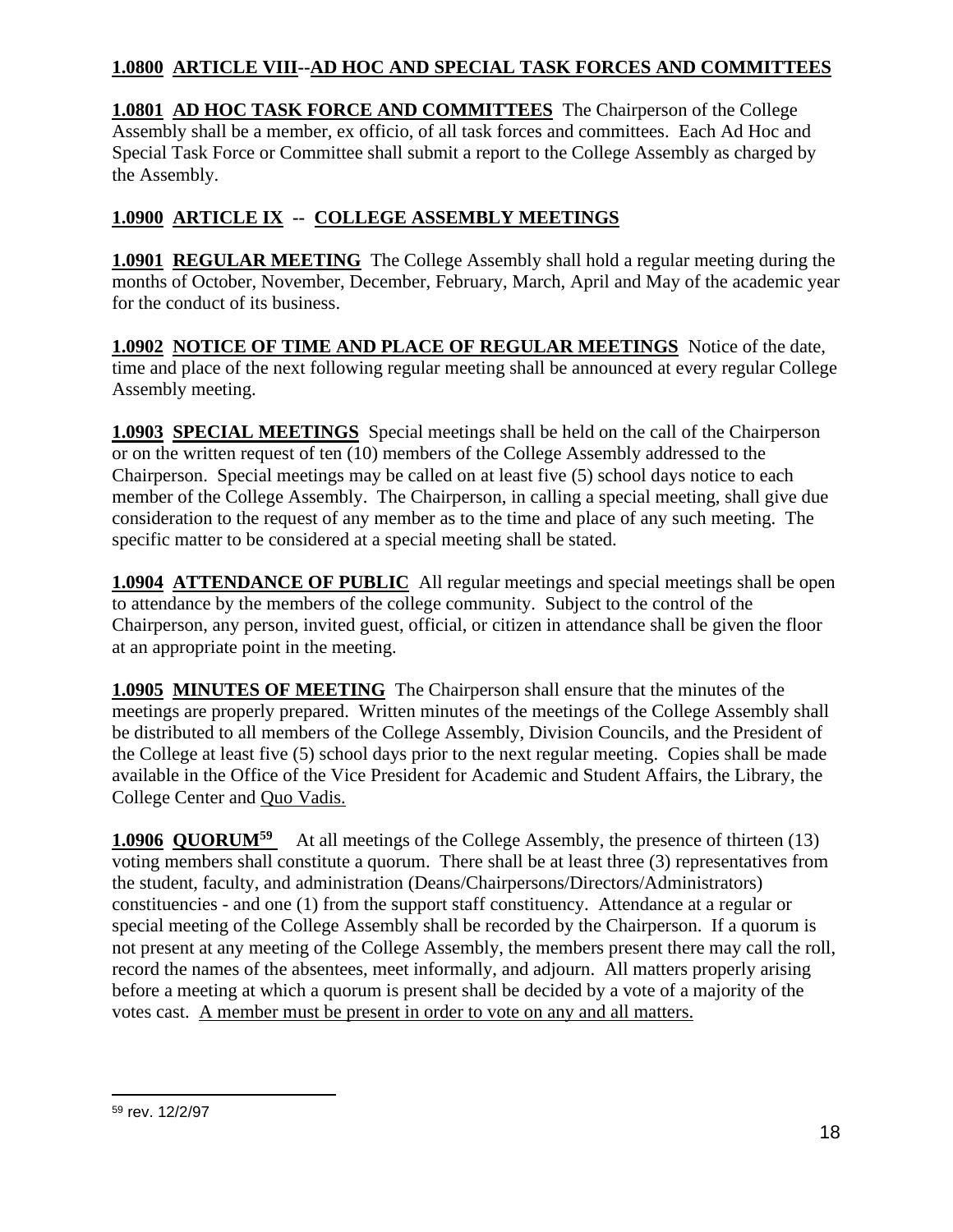A nonactive College Assembly member may be recalled at the request of a majority of the College Assembly membership. A new member will be appointed according to the established procedure.

The voting members of the College Assembly shall consist of: $60$ 

| Α.             | <b>Deans</b>                                          |    |
|----------------|-------------------------------------------------------|----|
| <b>B.</b>      | Assistant Deans/Chairpersons/Directors/Administrators | 9  |
| $\mathbf{C}$ . | Faculty                                               | 20 |
| D.             | Adjunct Faculty <sup>61</sup>                         |    |
| E.             | <b>Students</b>                                       | 12 |
| F.             | Public Member (Director of Nursing or designee)       |    |
| G.             | <b>Support Staff</b>                                  |    |
|                | OTAL.                                                 | 54 |

**1.0907 PRESIDING OFFICER** The Chairperson, or the First Chairperson-elect in the Chairperson's absence, or the Second Chairperson-elect in the First Chairperson's absence, shall preside at all meetings of the College Assembly. In case none of the aforementioned shall attend the meeting at the time appointed, the senior Academic Dean present shall record attendance of the members of the College Assembly present, and on appearance of a quorum may call the College Assembly to order. A Chairperson pro tempore shall be elected by the College Assembly for that meeting, or until the appearance of the Chairperson, First Chairperson-elect or Second Chairperson-elect; and be governed by Section 1.0906.

# **1.100 ARTICLE X -- RULES GOVERNING COLLEGE ASSEMBLY PROCEDURES**

**1.1001 ORDER OF BUSINESS** At all regular meetings, excluding special meetings, the business before the College Assembly shall be disposed of in the following order:

- 1. Consideration of minutes of last regular meeting of the College Assembly and any subsequent special meeting.
- 2. Unfinished business.
- 3. Reports of standing task forces.
- 4. Reports of special or ad hoc task forces or committees.
- 5. Report of the chairperson.
- 6. New business and communications.
- 7. Recognition and hearing from the public.
- 8. Adjournment

The Chairperson may, however, with the consent of the College Assembly, change the order of business for any valid reason.

<sup>60</sup> rev. 5/1/14

<sup>61</sup> rev. 6/9/15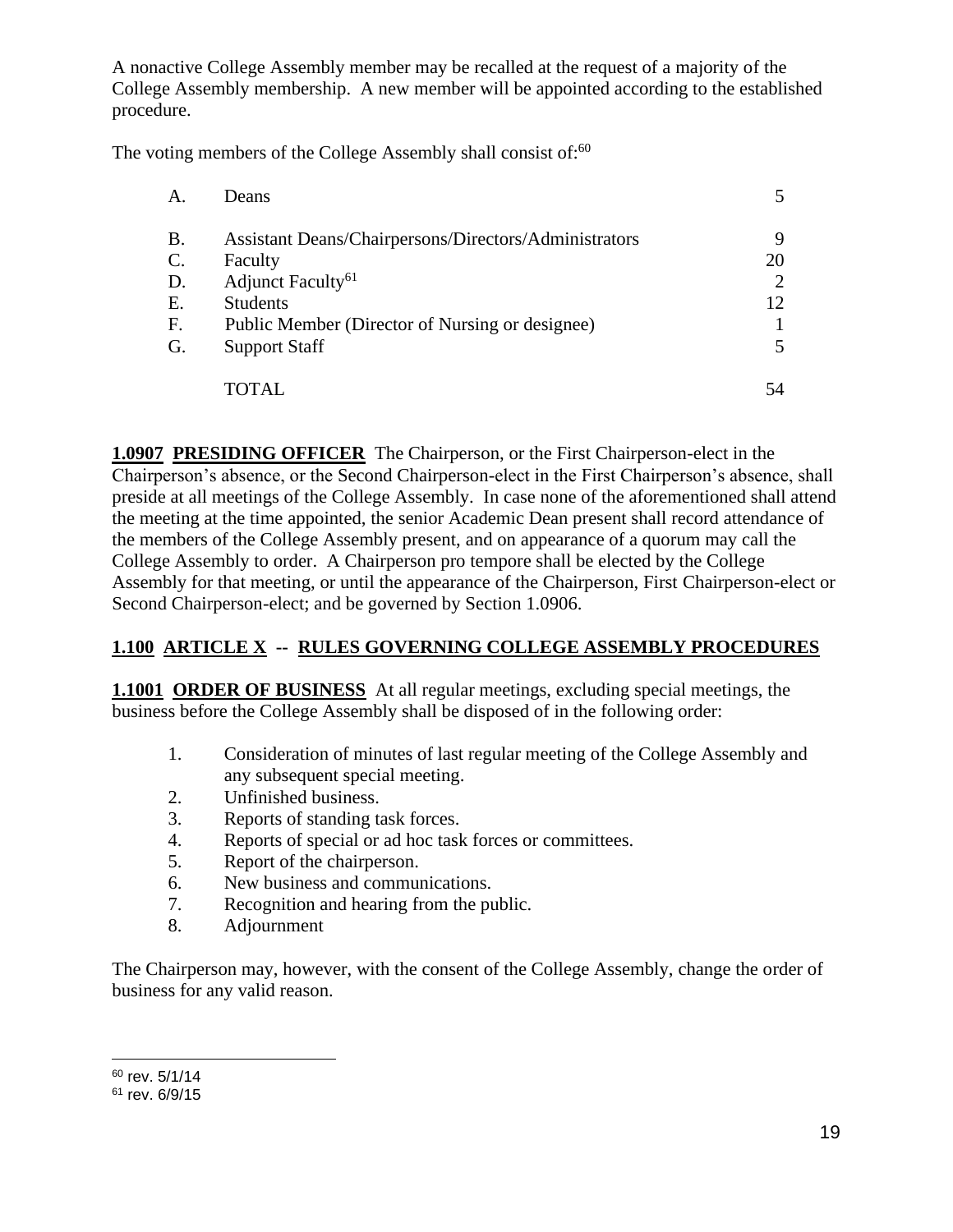**1.1002 RULES OF ORDER** The College Assembly shall be governed by the most current edition of Robert's Rules of Order to determine questions of parliamentary procedure not herein specifically provided.

# **1.1100 ARTICLE XI -- MISCELLANEOUS PROVISIONS**

## **1.1101 AMENDMENT OF BYLAWS<sup>62</sup>**

- 1. The Chairperson of the College Assembly will issue a charge to the Bylaws Task Force regarding the amendment or change to the Bylaws.
- 2. The Bylaws Task Force will deliberate and either report not to change the Bylaws or formulate a recommendation to amend or change the Bylaws.
- 3. If, as a result of the deliberations, the Bylaws Task Force decides to recommend a change or amendment to the Bylaws, the Chairperson of the Bylaws Task Force or designee will report the proposed recommendation to the College Assembly. No motion, discussion, or vote on this recommendation will be entertained at this time.
- 4. Copies of the proposed amendment or change and its rationale must be circulated to each member of the College Assembly at least five (5) school days before a motion, discussion, or vote on the recommendation may take place.
- 5. At a subsequent meeting of the College Assembly, the recommendation to amend or change the Bylaws will be acted upon in the form of a motion, discussion and vote. A two-thirds vote of the members present will be required for adoption.
- 6. All approved recommendations must be forwarded to the Office of the President for final approval and implementation.

**1.1102 SUSPENSION OF BYLAWS** The Bylaws may be suspended for any meeting of the College Assembly with the unanimous consent of the voting members present.

### **1.103 JOB TITLE DIVISION AND DEPARTMENT NAME CHANGES<sup>63</sup>**

A change to a job title, division or department name change, as determined and implemented by the Board of Trustees, College President or Vice Presidents shall be reflected in these by-laws. Said change(s) shall be effective by written notification to the College Assembly at the next regular meeting after the College Assembly Chairperson has been notified of said change(s).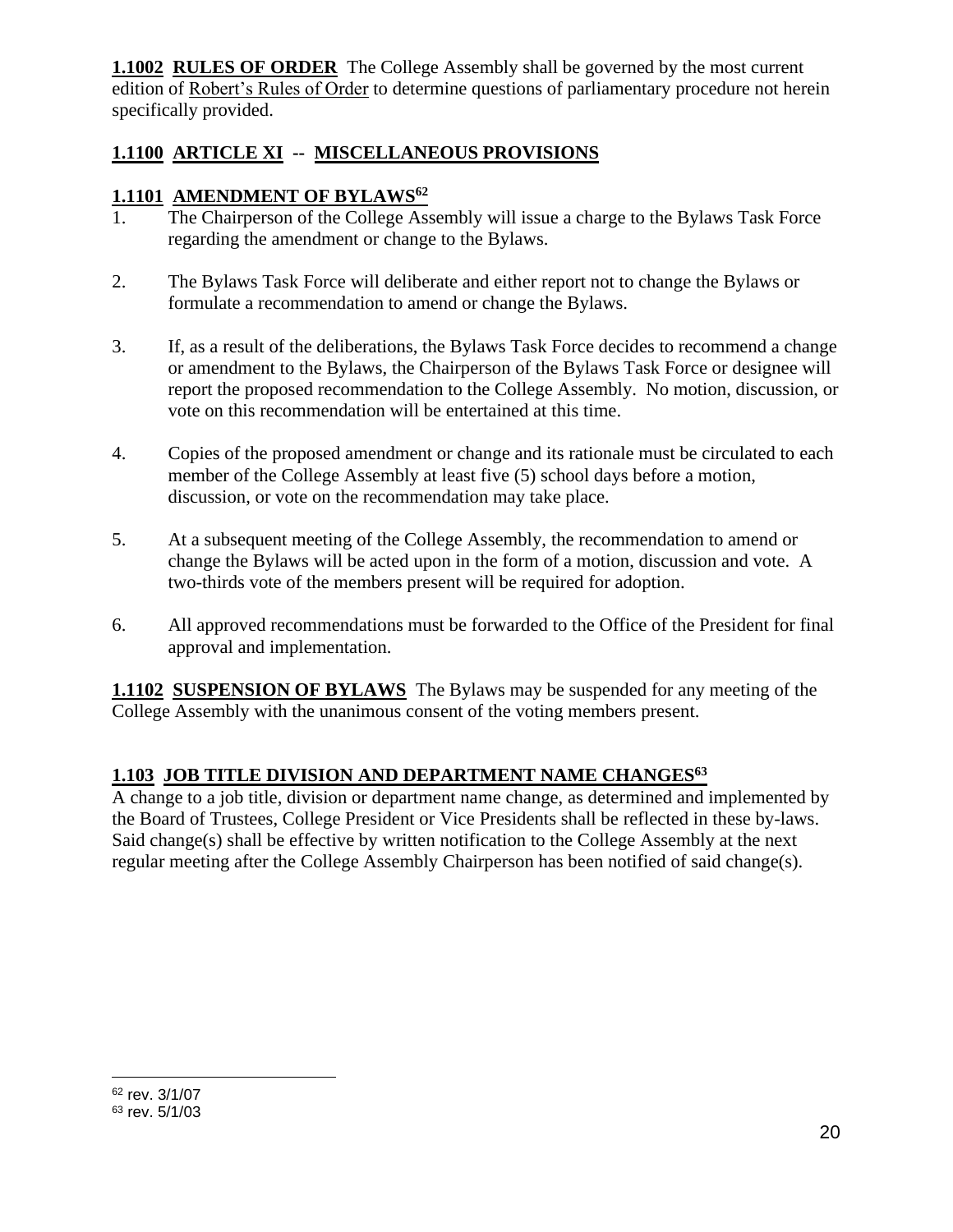### **COLLEGE ASSEMBLY BYLAWS**

## **Appendix A<sup>64</sup>**

### VOTING PROCEDURES FOR REPRESENTATIVES FROM THE ENROLLMENT MANAGEMENT AND STUDENT AFFAIRS DIVISIONS, AND DEPARTMENTS REPORTING TO THE VICE PRESIDENT FOR ACADEMIC AND STUDENT AFFAIRS TO THE COLLEGE ASSEMBLY

- 1. A committee of at least three (3) members, one each from Enrollment Management, Student Affairs, and a department reporting to the Vice President for Academic and Student Affairs will be appointed by the Deans and the Vice President. The committee shall elect a chairperson who will solicit self nominations and nominations by colleagues for available College Assembly positions via memo no later than March 30. Nominations must be returned to the Chairperson within one week.
- 2. The Chairperson will prepare two standardized alphabetical ballots listing faculty and administrator nominees respectively. Ballots will be sent to the administrators and all full-time faculty and returned to the chairperson by April 30. Faculty and administrator representatives shall be elected jointly by both faculty and administrators. The faculty member receiving the most votes for each available position will be elected. The faculty member receiving the second highest number of votes will act as the alternate representative. In the case of a tie, the Chairperson will conduct a runoff election among the voting members. The names of all persons involved in the tie shall be sent to the College Assembly Chairperson.
- 3. The administrator receiving the most votes will be elected. The administrator receiving the second highest number of votes will act as the alternate representative. In the case of a tie, the chairperson will conduct a runoff election among the voting members. The names of all persons involved in the tie shall be sent to the College Assembly Chairperson.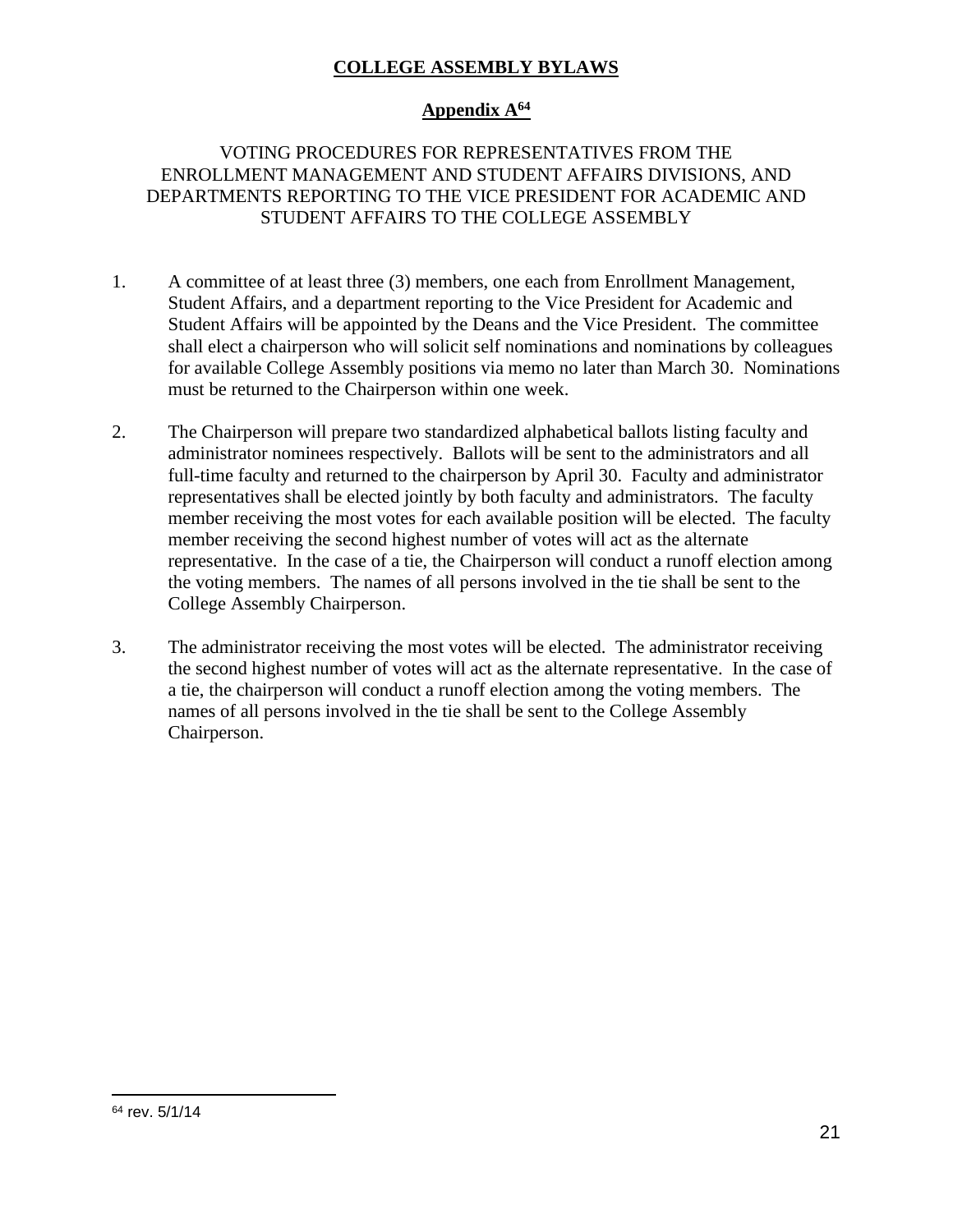#### . **COLLEGE ASSEMBLY BYLAWS**

## **Appendix B<sup>65</sup>**

### VOTING PROCEDURES FOR FACULTY REPRESENTATIVES FROM THE ACADEMIC DIVISIONS TO COLLEGE ASSEMBLY

- 1. Division Council Chairpersons will solicit self nominations and nominations by colleagues for available College Assembly positions via memo no later than March 30. Nominations from the faculty-at-large must be returned to the Division Council Chairperson within one week.
- 2. Division Council Chairpersons will prepare standardized alphabetical ballots listing faculty nominees. The election will take place at the April meeting of each divisional council and only elected department faculty representatives may vote. Every department must have an equal number of votes in this election.
- 3. The faculty member receiving the most votes for each available position will be elected. The faculty member receiving the second highest number of votes will act as the alternate representative. In the case of a tie, the Division Council will conduct a runoff election among its voting members. The names of all persons involved in the tie shall be sent to the College Assembly Chairperson.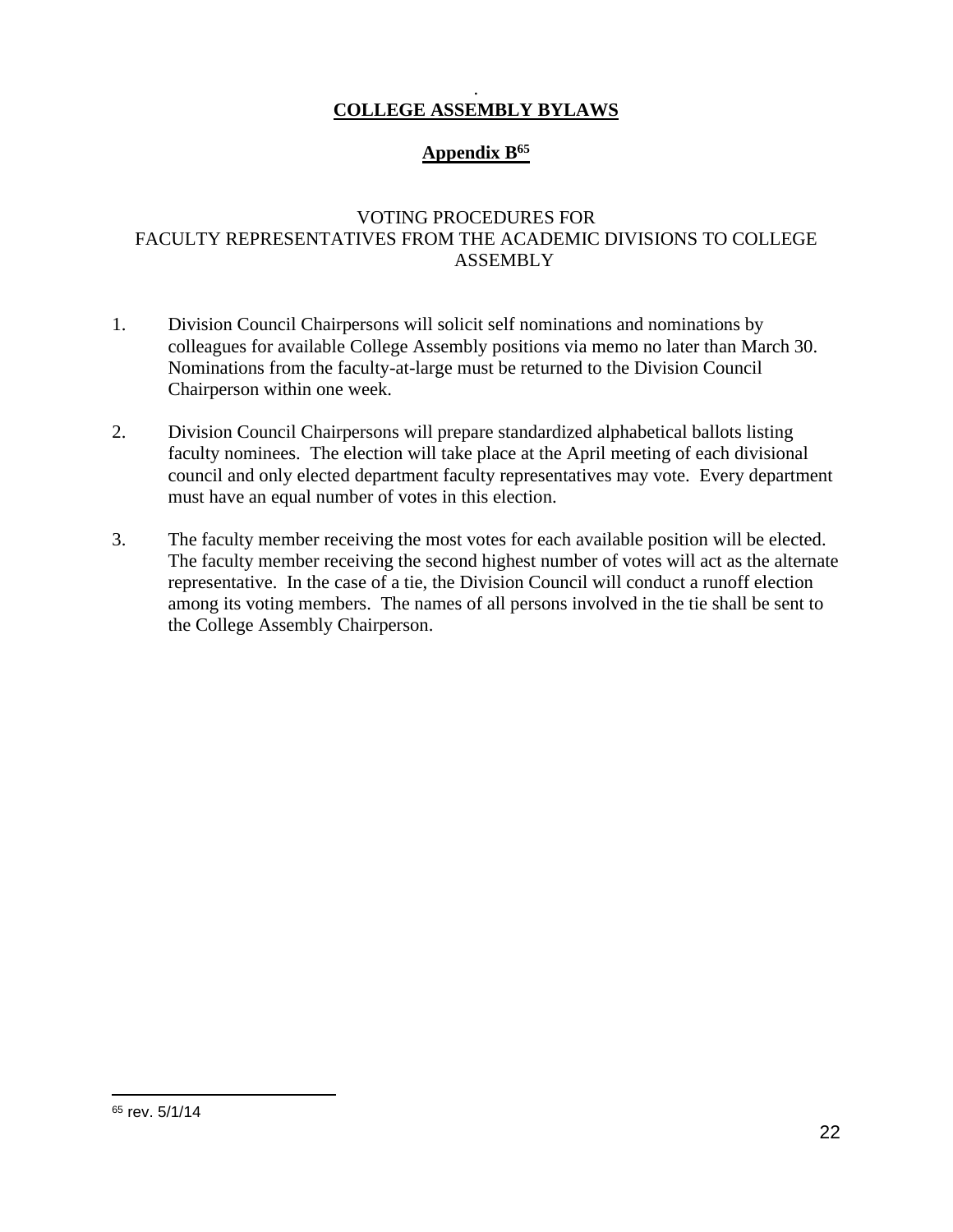### **THE COLLEGE ASSEMBLY**

### **Appendix C<sup>66</sup>**

### VOTING PROCEDURES FOR FACULTY REPRESENTATIVES FROM THE ACADEMIC DIVISIONS TO COLLEGE ASSEMBLY TASK FORCES

- 1. Chairpersons of each Division Council will solicit self nominations and nominations by divisional colleagues for available task force positions via memo no later than March 30. Nominations from faculty of the division must be returned to the Division Council Chairperson within one week.
- 2. Division Council Chairpersons will prepare standardized alphabetical ballots listing faculty nominees according to task force preference. The election for these positions will take place at the April meeting of the Council and only elected faculty representatives may vote for these positions. Every department must have an equal number of votes in this election.
- 3. The names of the two faculty members receiving the most votes for each available task force position will be forwarded to the College Assembly Chairperson for appointment. In the case of a tie, the Division Council Chairperson will forward the names of all persons involved in the tie to the College Assembly Chairperson. The Chairperson of the College Assembly will make appointments based upon his/her knowledge of overall College representational needs.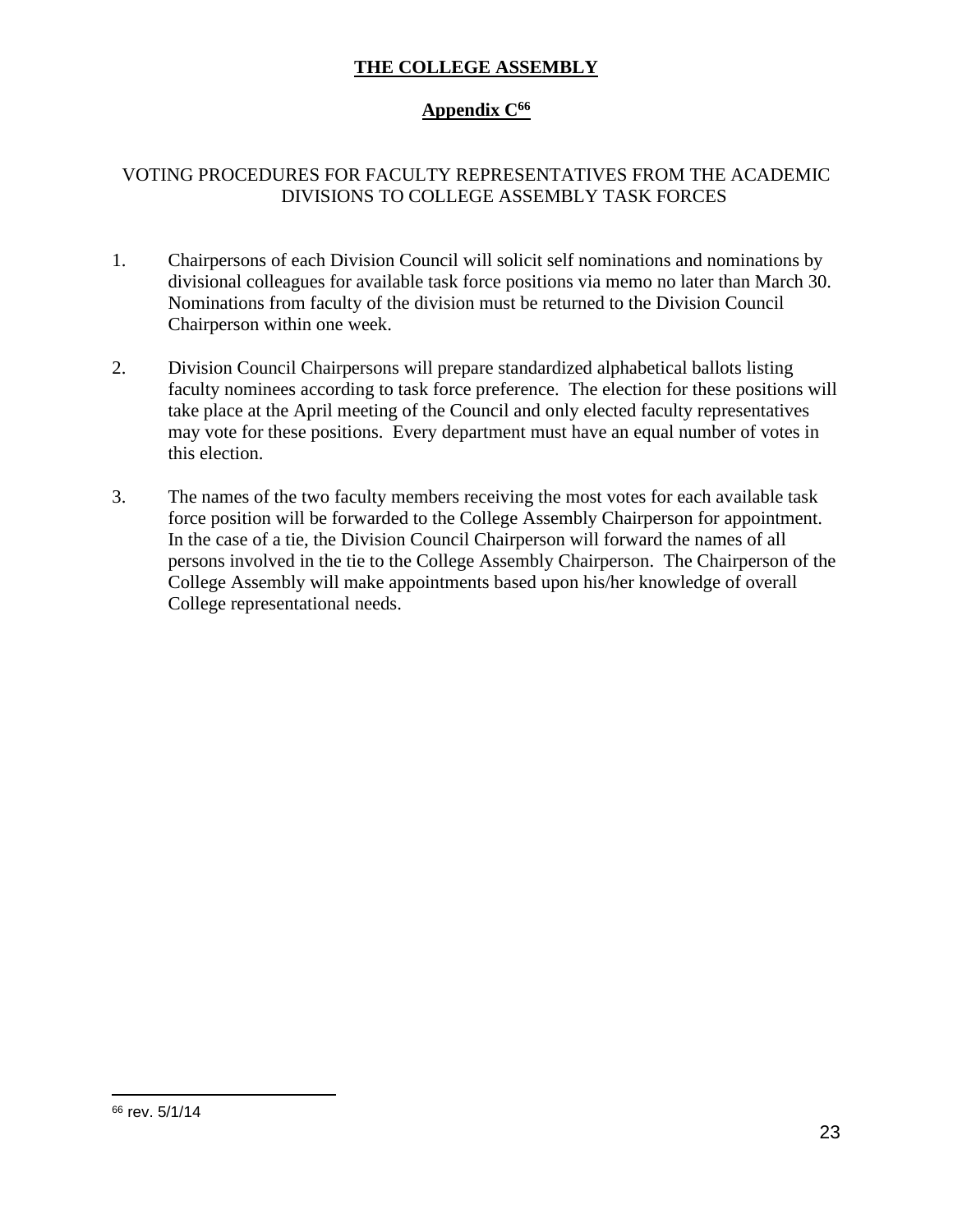### **COLLEGE ASSEMBLY BYLAWS**

## **Appendix D<sup>67</sup>**

### VOTING PROCEDURES FOR REPRESENTATIVES FROM THE ENROLLMENT MANAGEMENT AND STUDENT AFFAIRS DIVISIONS, AND DEPARTMENTS REPORTING TO THE VICE PRESIDENT FOR ACADEMIC AND STUDENT AFFAIRS TO THE COLLEGE ASSEMBLY

- 1. A committee of at least three (3) members, one each from Enrollment Management, Student Affairs, and a department reporting to the Vice President for Academic and Student Affairs will be appointed by the Deans and the Vice President. The committee shall elect a chairperson who will solicit self nominations and nominations by colleagues for available task force positions via memo no later than March 30. Nominations must be returned to the Chairperson within one week.
- 2. The Chairperson will prepare two standardized alphabetical ballots listing faculty and administrator nominees respectively. Ballots will be sent to the administrators and all full-time faculty and returned to the Chairperson by April 30. Faculty and administrator representatives shall be elected jointly by both faculty and administrators.
- 3. The names of the two faculty members receiving the most votes for each available task force position will be forwarded to the College Assembly Chairperson for appointment. In the case of a tie, the Chairperson will forward the names of all persons involved in the tie to the College Assembly Chairperson. The Chairperson of the College Assembly will make appointments based upon his/her knowledge of overall College representational needs.
- 4. The names of the two administrators receiving the most votes for each available task force position will be forwarded to the College Assembly Chairperson for appointment. In the case of a tie, the Divisional Committee Chairperson will forward the names of all persons involved in the tie to the College Assembly Chairperson. The Chairperson of the College Assembly will make appointments based upon his/her knowledge of overall representational needs.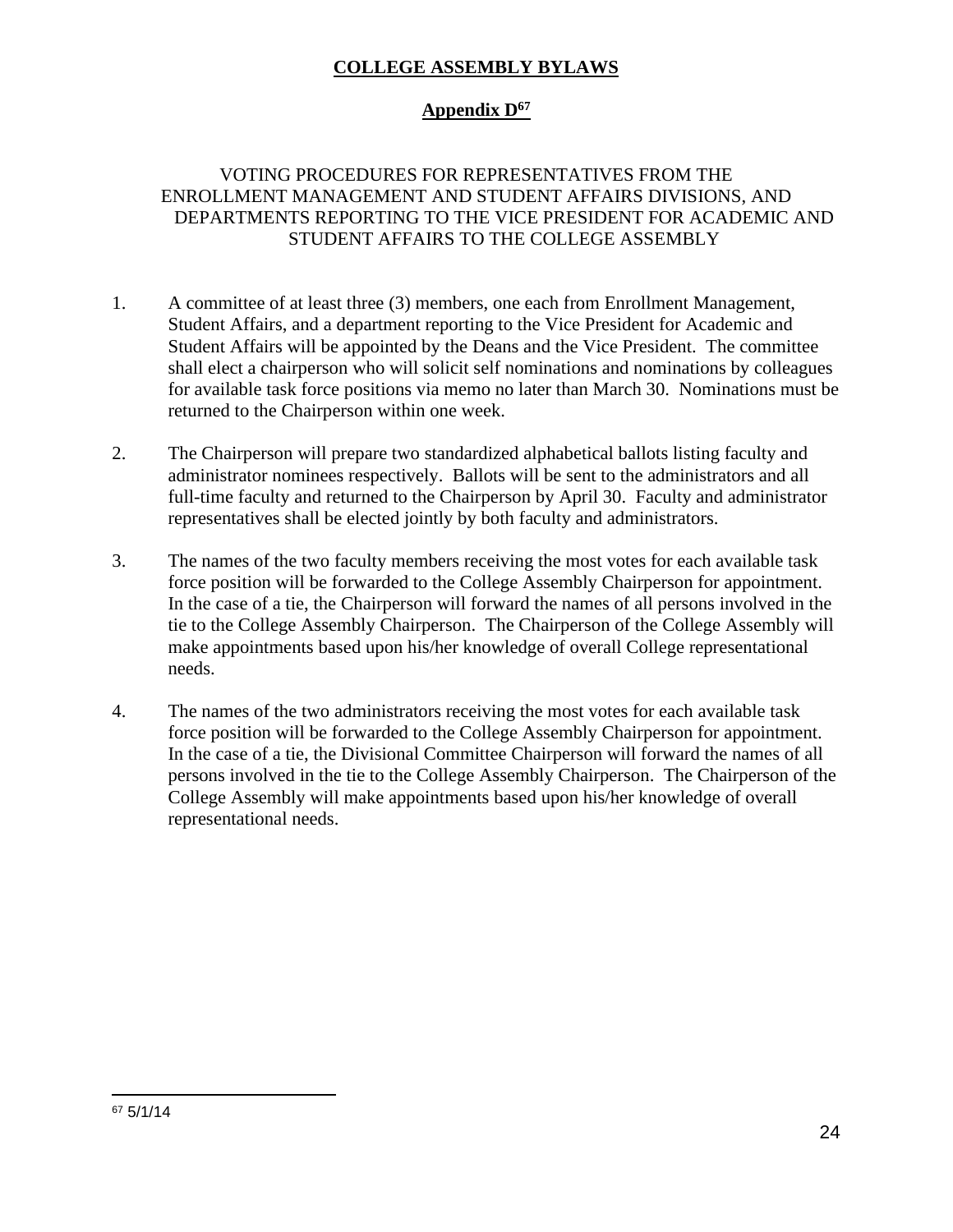#### **COLLEGE ASSEMBLY BYLAWS**

#### **Appendix E**

College Administrators<sup>68</sup>

Administrative Assistant to the President Administrative Assistant, Institutional Advancement Administrative Assistant, Vice President for Academic and Student Affairs Administrative Assistant, Vice President for Finance and Administration Analyst, Institutional Research Assistant Athletic Director Assistant Athletic Director/Athletic Trainer Assistant Buyer Assistant Dean, Arts and Sciences Assistant Dean, Enrollment and Student Support Services Assistant Dean, Professional Studies Assistant Director, Academic Advising Assistant Director, Buildings and Grounds Assistant Director, Buildings and Systems Assistant Director, Enrollment Services Assistant Director, New Brunswick Center Assistant Director, Perth Amboy Center Assistant Director, Purchasing Assistant Director, Student Life Assistant Manager, Printing and Communications Support Associate Chairperson, Business & Computer Science Associate Chairperson, English Associate Chairperson, ESL/Languages & Cultures Associate Chairperson, History & Social Sciences Associate Chairperson, Mathematics Associate Chairperson, Natural Sciences Associate Director, EOF Associate Director, Financial Aid Associate Director, Network and Technical Services Benefits Administrator, Human Resources Buyer Captain, Police Chief, Police Colleague System Administrator Controller Coordinator, Admissions and Recruitment Coordinator, Career and Transfer Services Coordinator, Health and Safety Coordinator, Learning Center Coordinator, Radiography Coordinator, Student Life

<sup>68</sup> rev. 09/25/19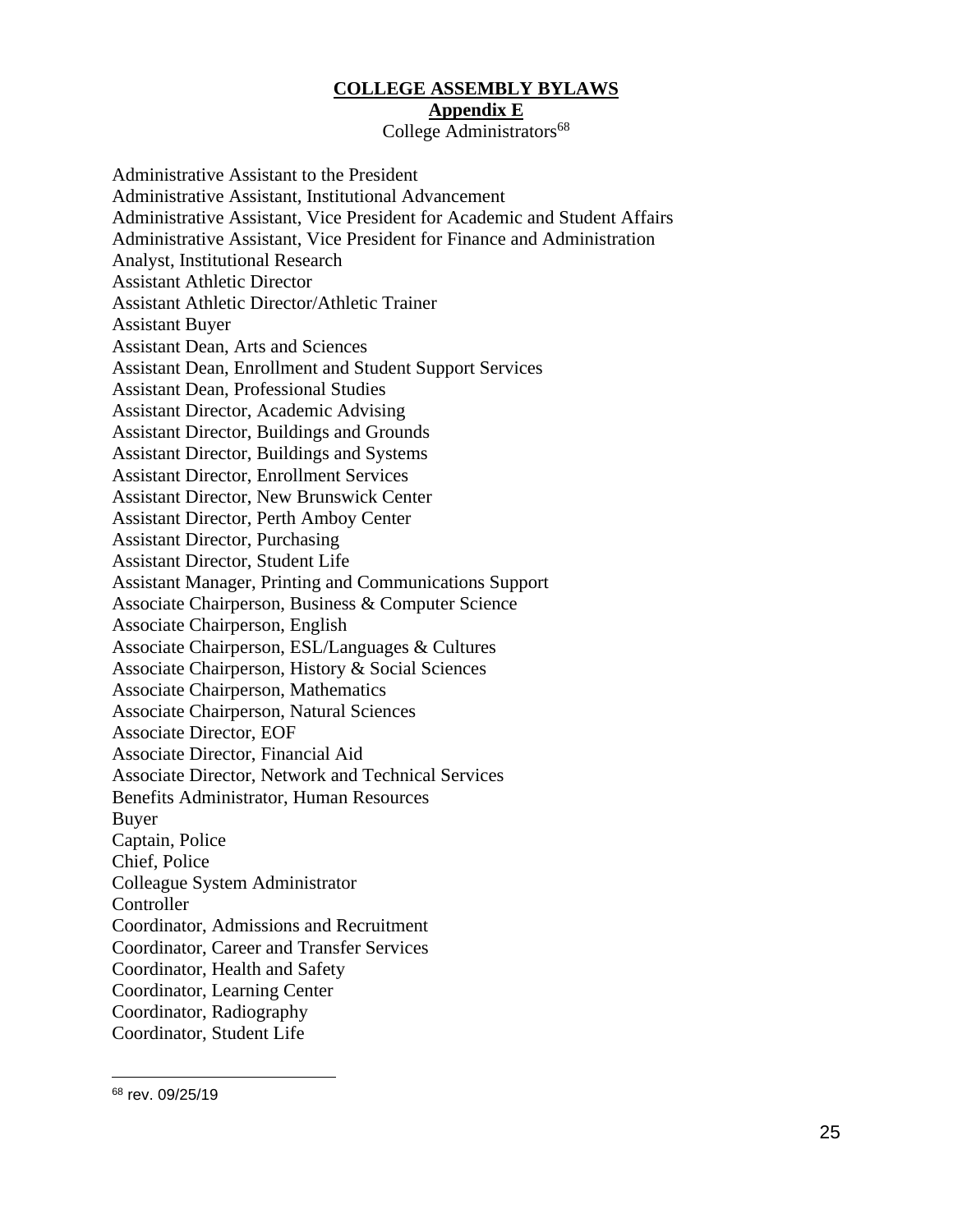Curriculum Management Specialist Dean, Arts & Sciences Dean, Continuing Education Dean, Enrollment Management Dean, Professional Studies Dean, Student Affairs Department Chairperson, Athletics and Recreation Department Chairperson, Business and Computer Science Department Chairperson, Dental Hygiene Department Chairperson, Engineering Technologies Department Chairperson, English Department Chairperson, ESL, Languages and Cultures Department Chairperson, History and Social Sciences Department Chairperson, Hospitality, Culinary Arts and Dietetics Department Chairperson, Mathematics Department Chairperson, Natural Sciences Department Chairperson, Radiography Department Chairperson, Visual, Performing and Media Arts Development Associate, Institutional Advancement Director, Corporate Education and Training Director, Academic Advising Director, Admissions Director, Athletics and Recreation Director, Child Care Center Director, Continuing Educatio n Director, Counseling Services Director, Alumni Engagement and Development Director, Educational Opportunity Fund Director, eLearning Director, Enrollment Services Director, Enterprise Applications Director, Facilities Engineering Director, Facilities Maintenance Director, Financial Aid Director, Grant Accounting Director, Grants Director, Human Resources Director, Institutional Research Director, IT Operations Director, Labor Relations and Compliance Director, Library Services Director, Marketing and Communications Director, Media Services Director, New Brunswick Center Director, Operations and System Management Director, Payroll Director, Perth Amboy Center Director, Project Connections Director, Purchasing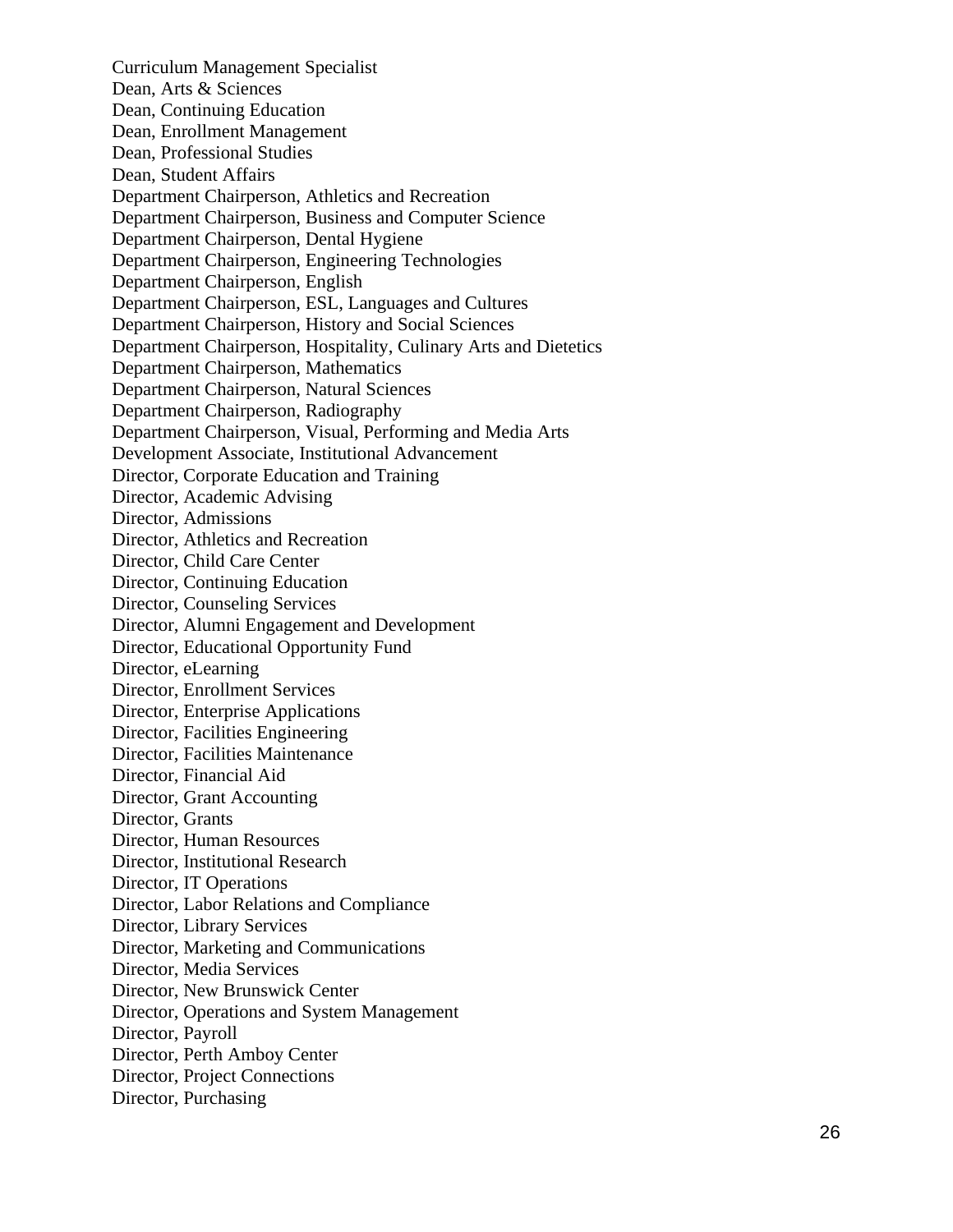Director, School Relations Director, Student Life Director, Testing Center Director, User Services Enrollment Services and Admission Technology Specialist Enrollment Services Assistant Director Enrollment Services Manager Executive Director, Facilities Management Executive Director, Information Technology Financial Aid Administrator Financial Aid Coordinator Financial Aid Technician Financial Analyst Manager, Advancement Services Manager, Alumni Engagement and Annual Giving Manager, Career Services Manager, Enrollment Services Manager, Event Manager, Facilities Projects Manager, Health and Safety Manager, Information Technology Manager, Marketing and New Media Manager, Printing and Communications Support President Program Analyst, Information Technology Programmer Analyst Registrar Senior System Administrator Specialist, Human Resources Staff Accountant Student Accounts Administrator, Enrollment Services Student Accounts Manager Student Development Specialist Supervisor, Custodial Services Supervisor, Warehouse Systems Engineer, Information Technology Transfer Advising and Articulation Specialist Vice President for Academic and Student Affairs Vice President for Finance and Administration Vice President for Institutional Advancement Web Developer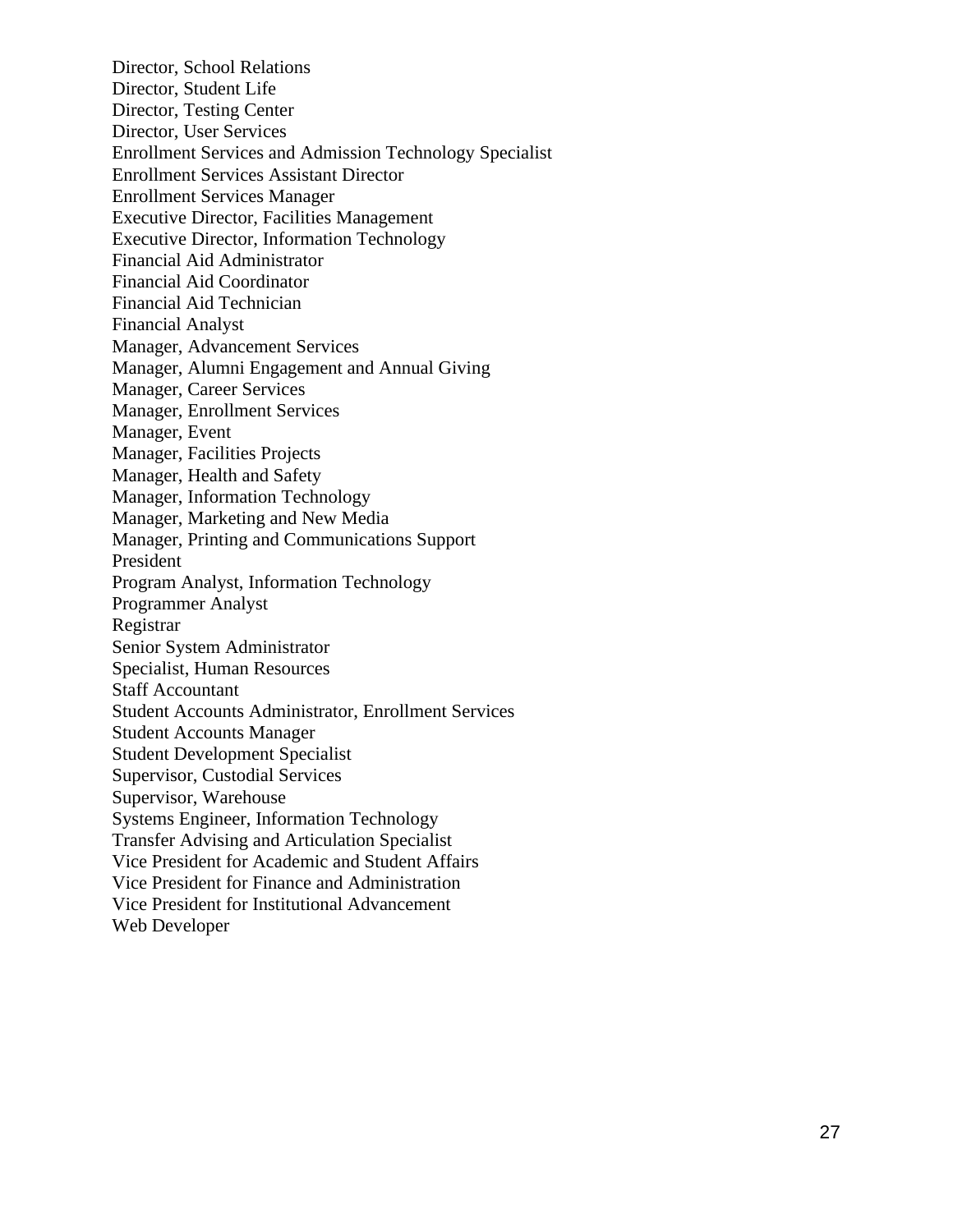#### **COLLEGE ASSEMBLY BYLAWS Appendix F** Support Staff<sup>69</sup>

Accounts Payable Clerk Administrative Assistant Administrative Assistant (Confidential) Bid Coordinator Career Services Assistant Child Care Group Leader Child Care Teacher Coordinator, Media Services Coordinator, Physical Education Center Coordinator, Physical Education Center Program Coordinator, Testing Center Coordinator, Theatre Production Counseling Services Assistant Custodian Departmental Assistant Departmental Secretary Digital Printing Specialist Dispatcher Enrollment Services Assistant Equipment Aide Event Custodian Facilities Engineering Technician Financial Accounting Coordinator Financial Reconciliation Specialist Grants Development Assistant Groundsperson I Groundsperson II Health and Safety Assistant Human Resources Administrative Assistant (Confidential) Human Resources and Benefits Specialist Human Resources Data Specialist Information Technology Support Technician IT Service Desk Analyst Junior Lab Coordinator/ESL, Languages, and Cultures Lab Coordinator/Business and Computer Science Lab Coordinator/HCD Lab Coordinator/Engineering Technologies Lab Coordinator/VPMA Library and Learning Center Assistant Life Assistant/Student Life Facilitator Mechanic I Mechanic II

<sup>69</sup> Rev. 09/25/19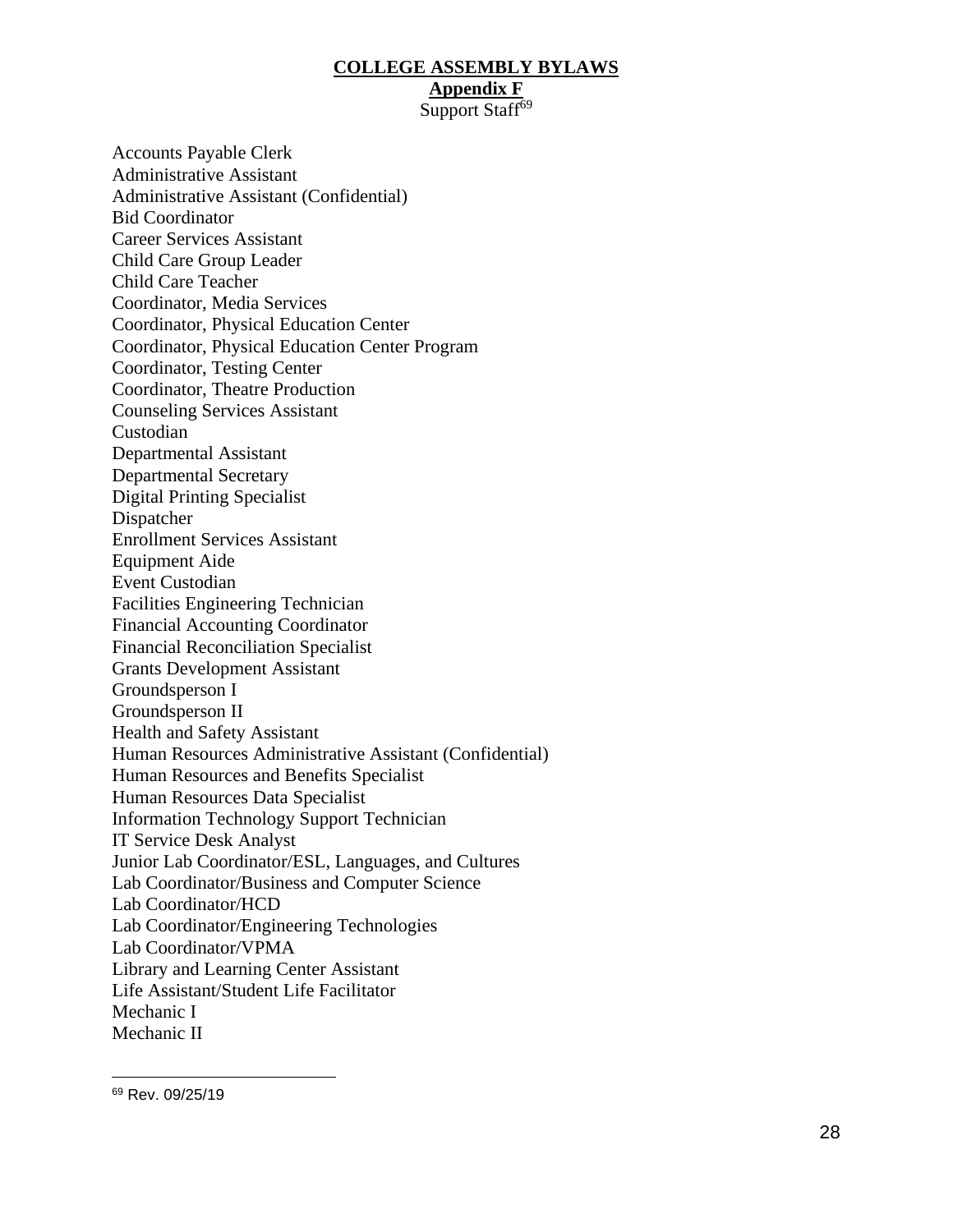Mechanic III Media Services Assistant Media Technician Payroll Specialist (Confidential) Police Officer Printing and Communications Support Specialist Probationary Police Officer Senior EOF Assistant Senior Lab Coordinator/Natural Sciences Senior Lab Coordinator/Business and Computer Science Senior Lab Coordinator/Dental Hygiene Senior Lab Coordinator/ESL, Languages, and Cultures Senior Lab Coordinator/HCD Senior Lab Coordinator/Media Arts and Design Senior Lab Coordinator/Natural Sciences Senior Lab Technician/Media Services Senior Student Records Analyst Sergeant Student Life Assistant/Student Life Facilitator Student Records Evaluator Test Technician Theater Production Coordinator Theater Technician Traffic Assistant Warehouseperson I Warehouseperson II